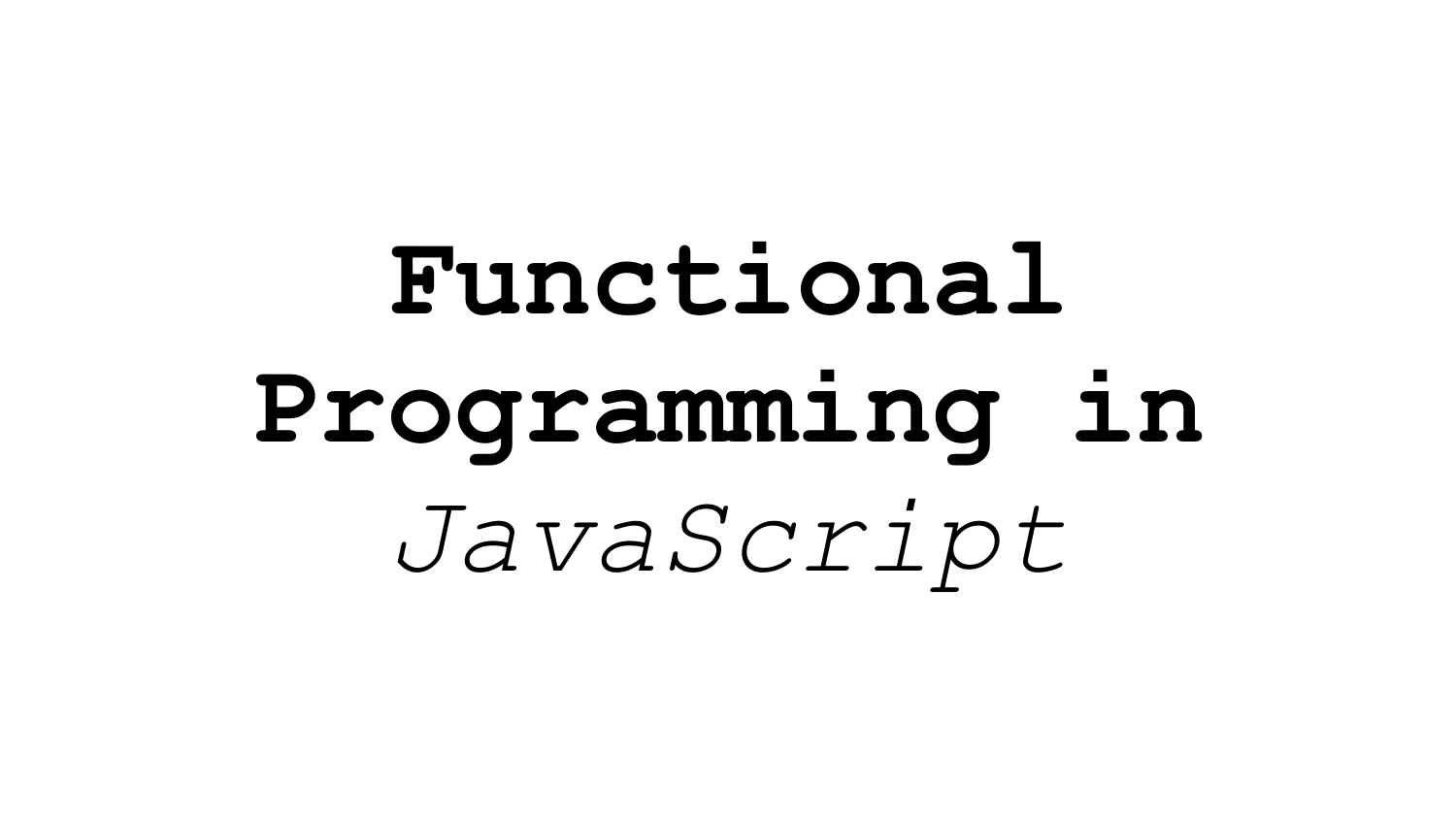# **Cassidy Williams** @cassidoo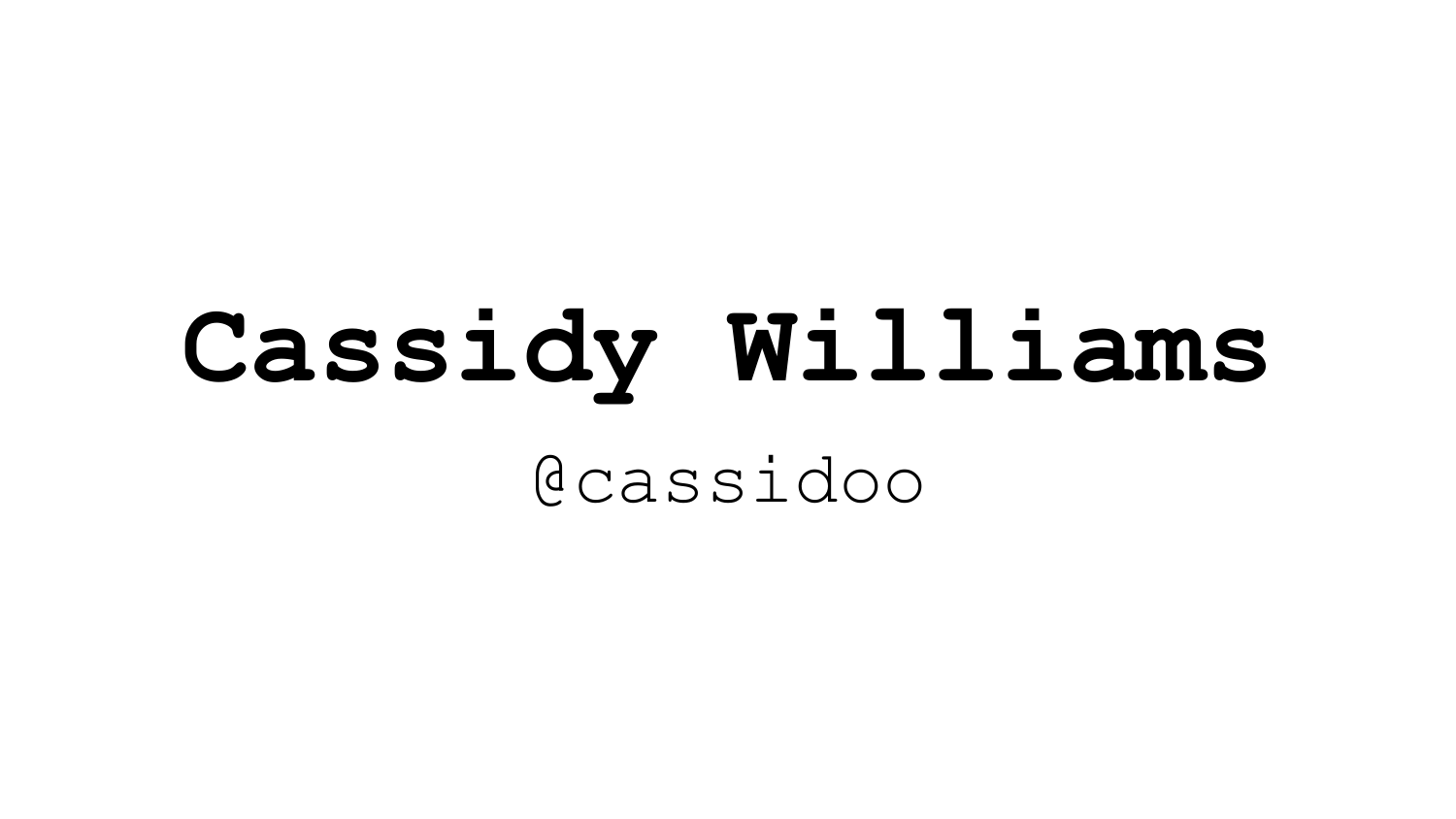### **What is functional programming?**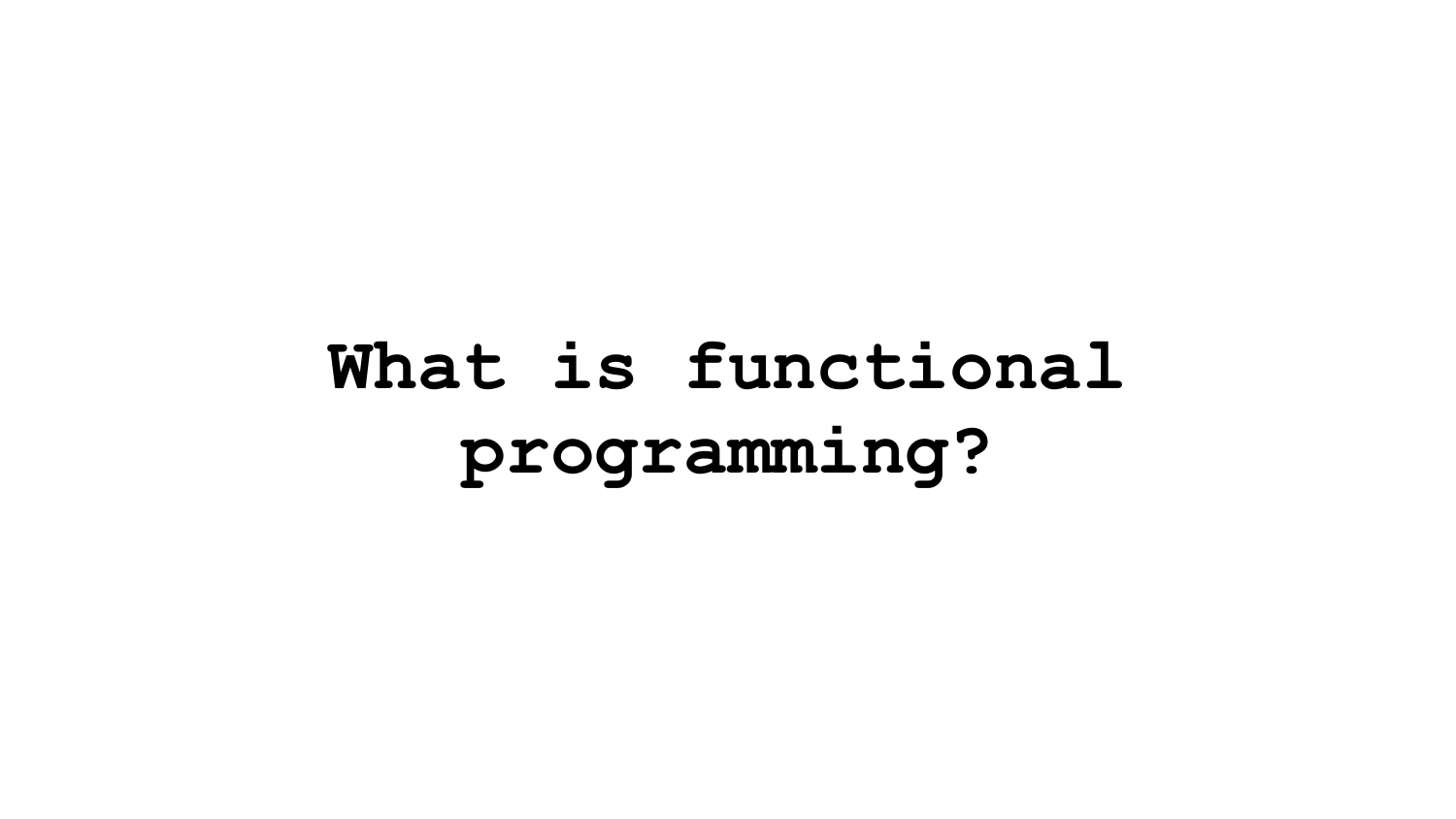### *"The mustachioed hipster of programming paradigms"*

Smashing Magazine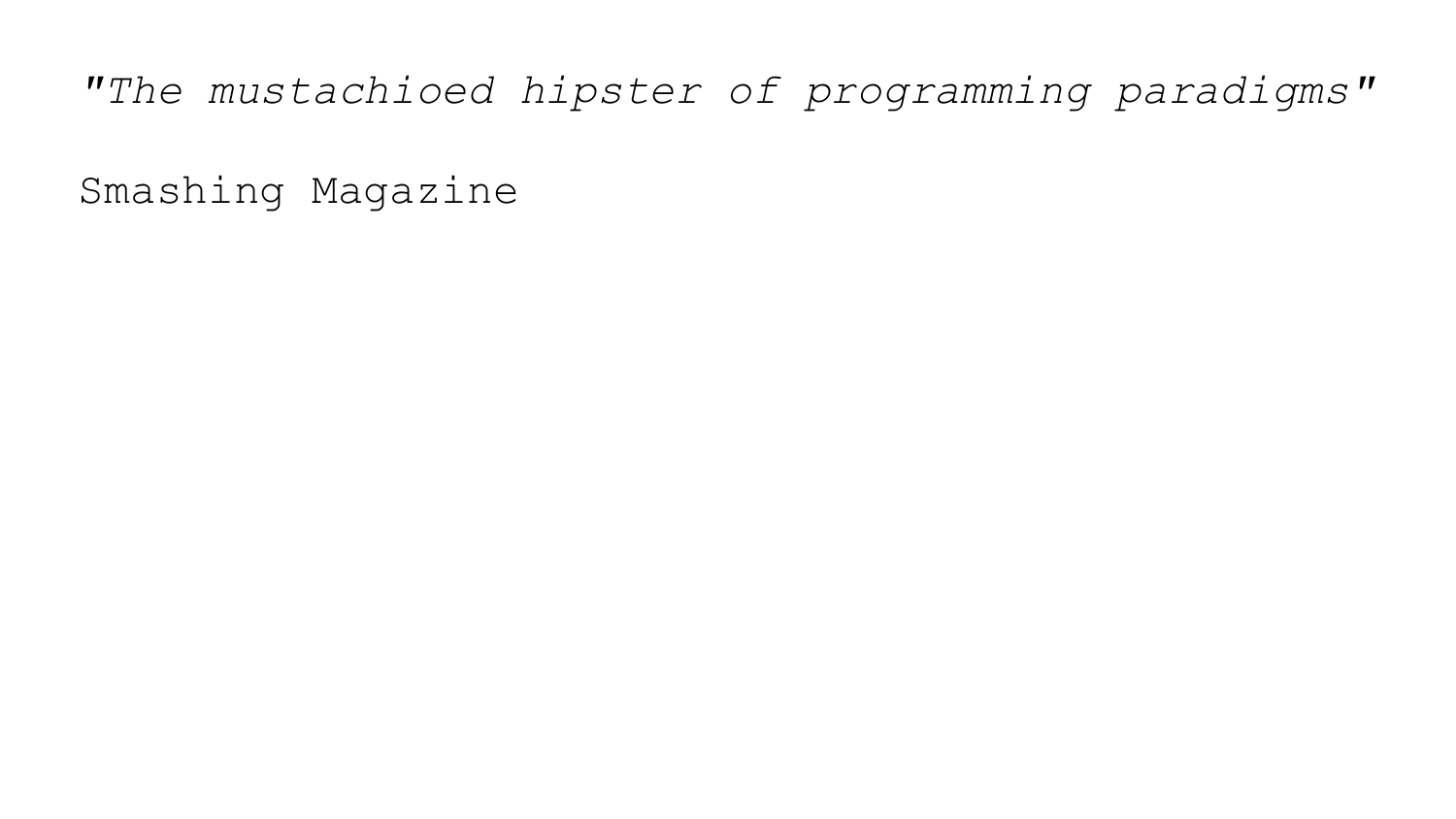It produces *abstraction* through clever ways of combining functions.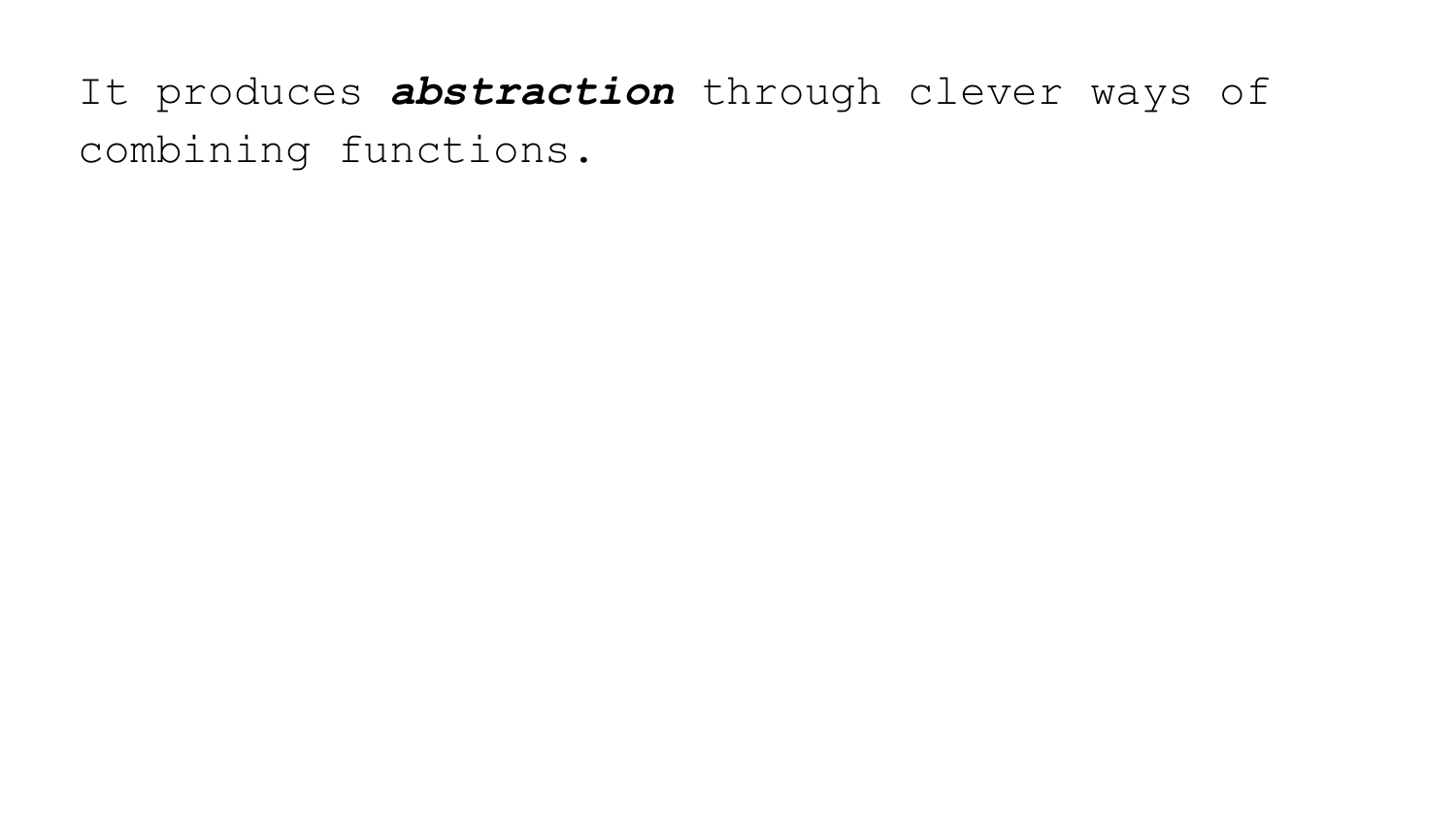*"Functional programming [is] a paradigm that forces us to make the complex parts of our system explicit, and that's an important guideline when writing software."*

José Valim, creator of Elixir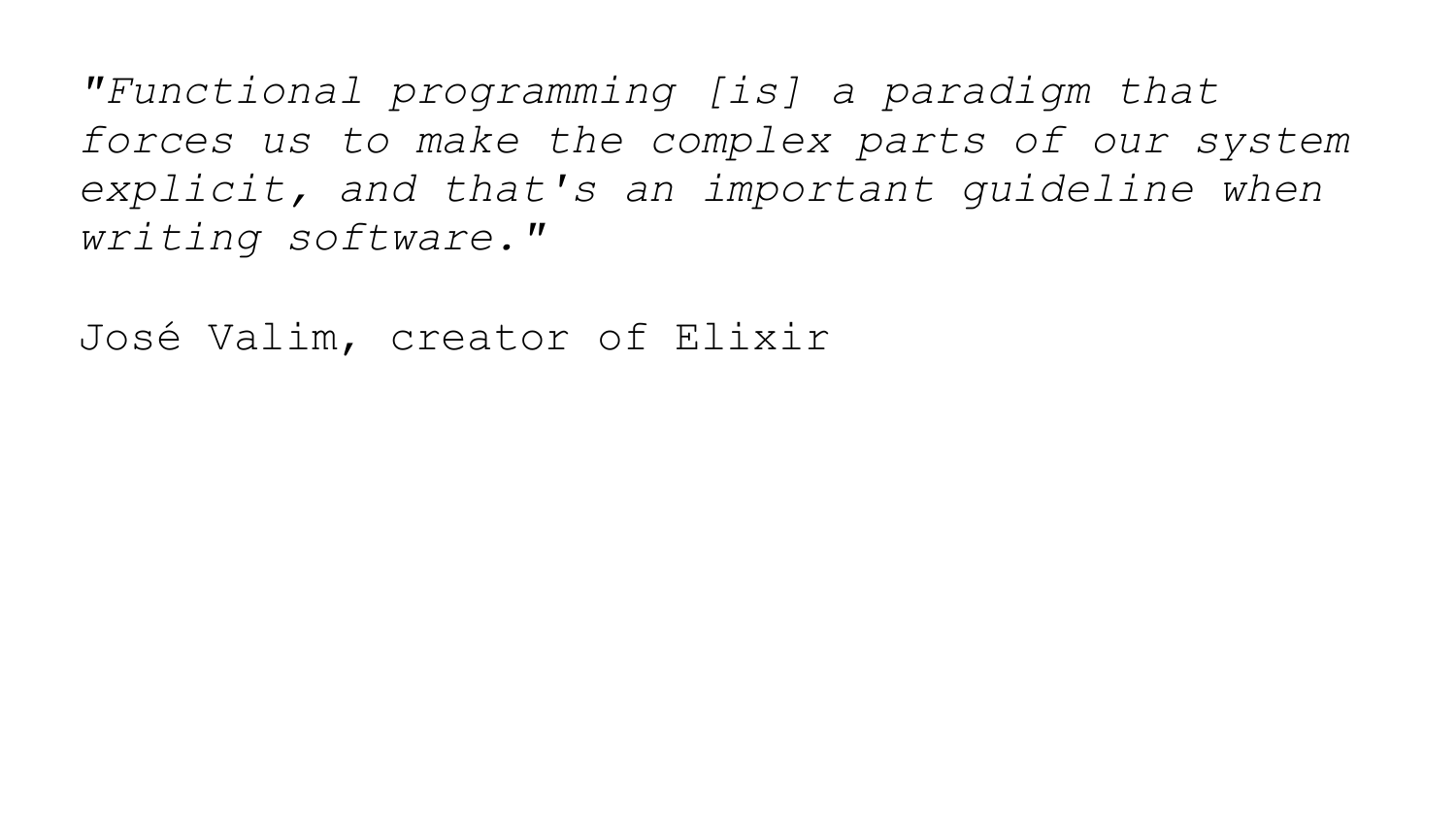There are two things you need to know to understand functional programming.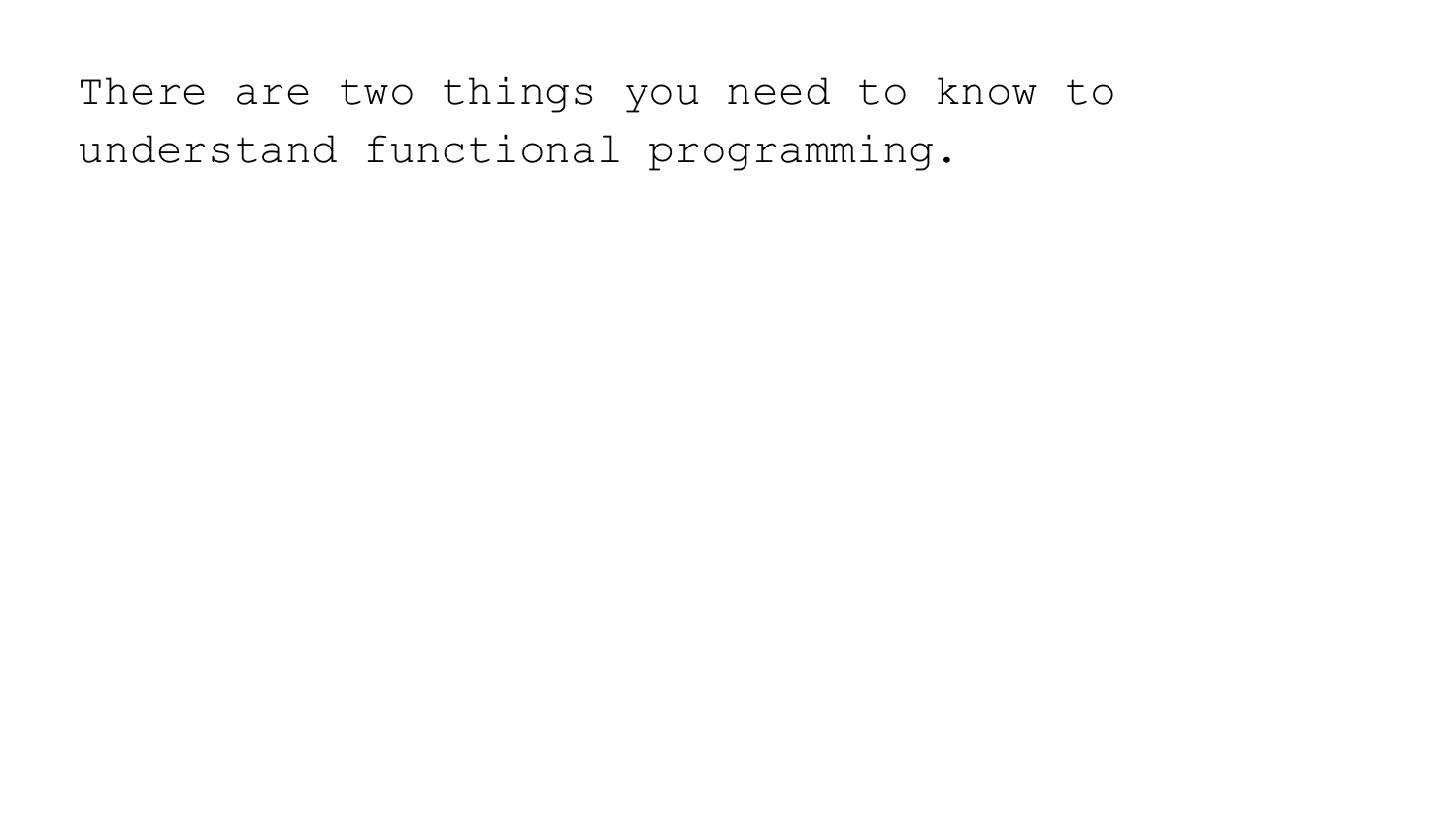# **Data is** *Immutable*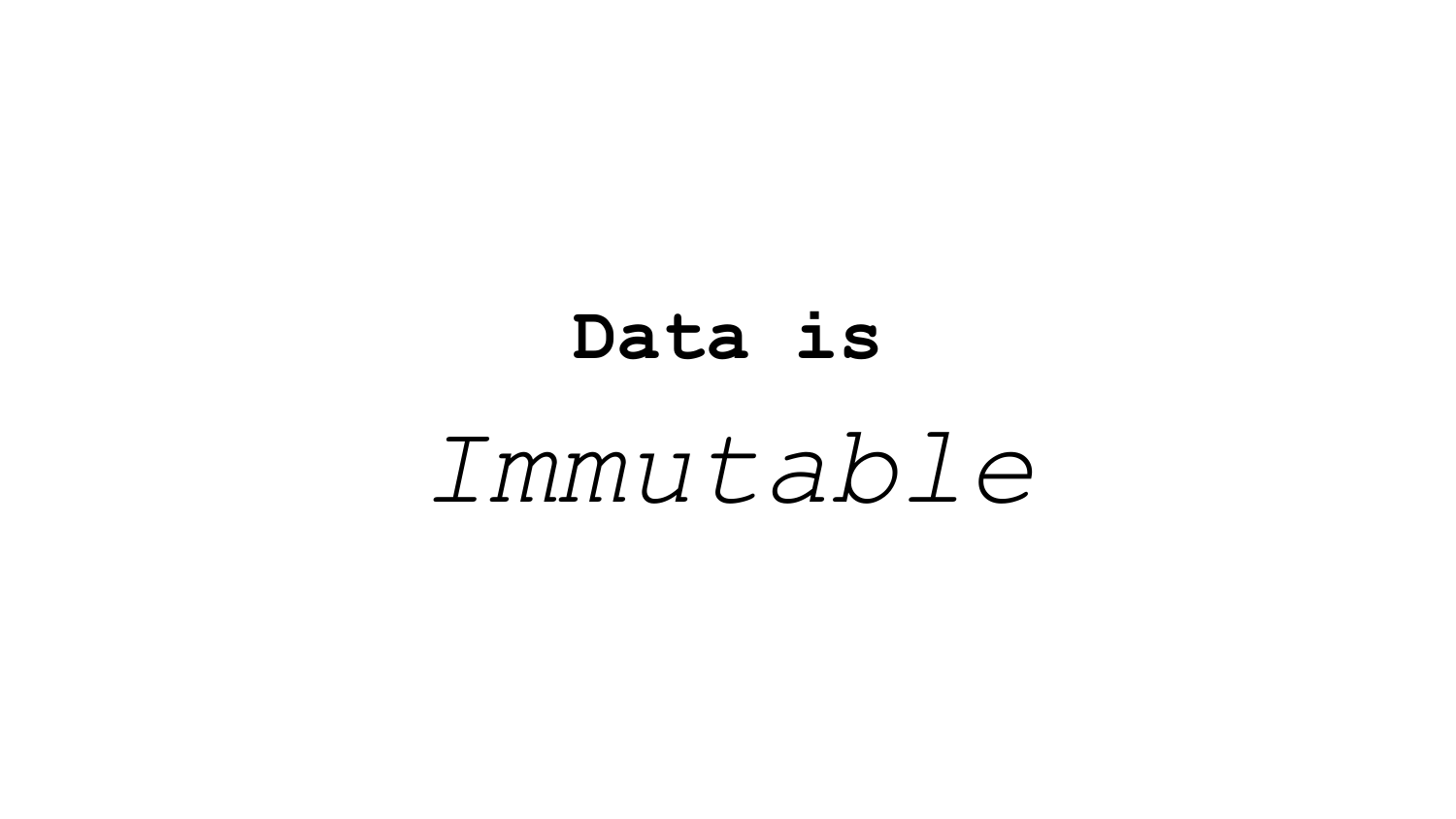If you want to change data, like an array of data, you return a new array with the changes, not the original.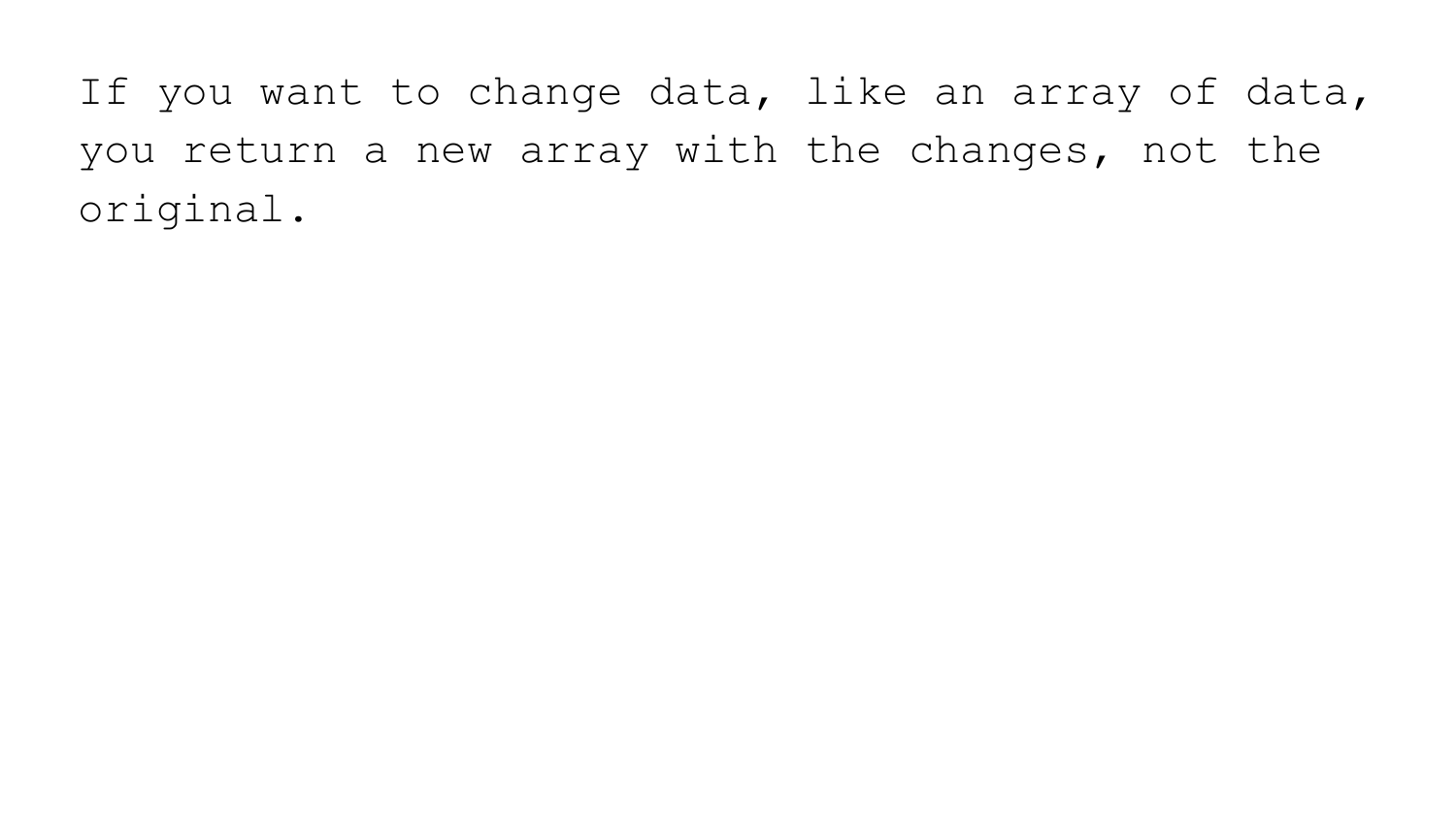# **Functions are** *Stateless*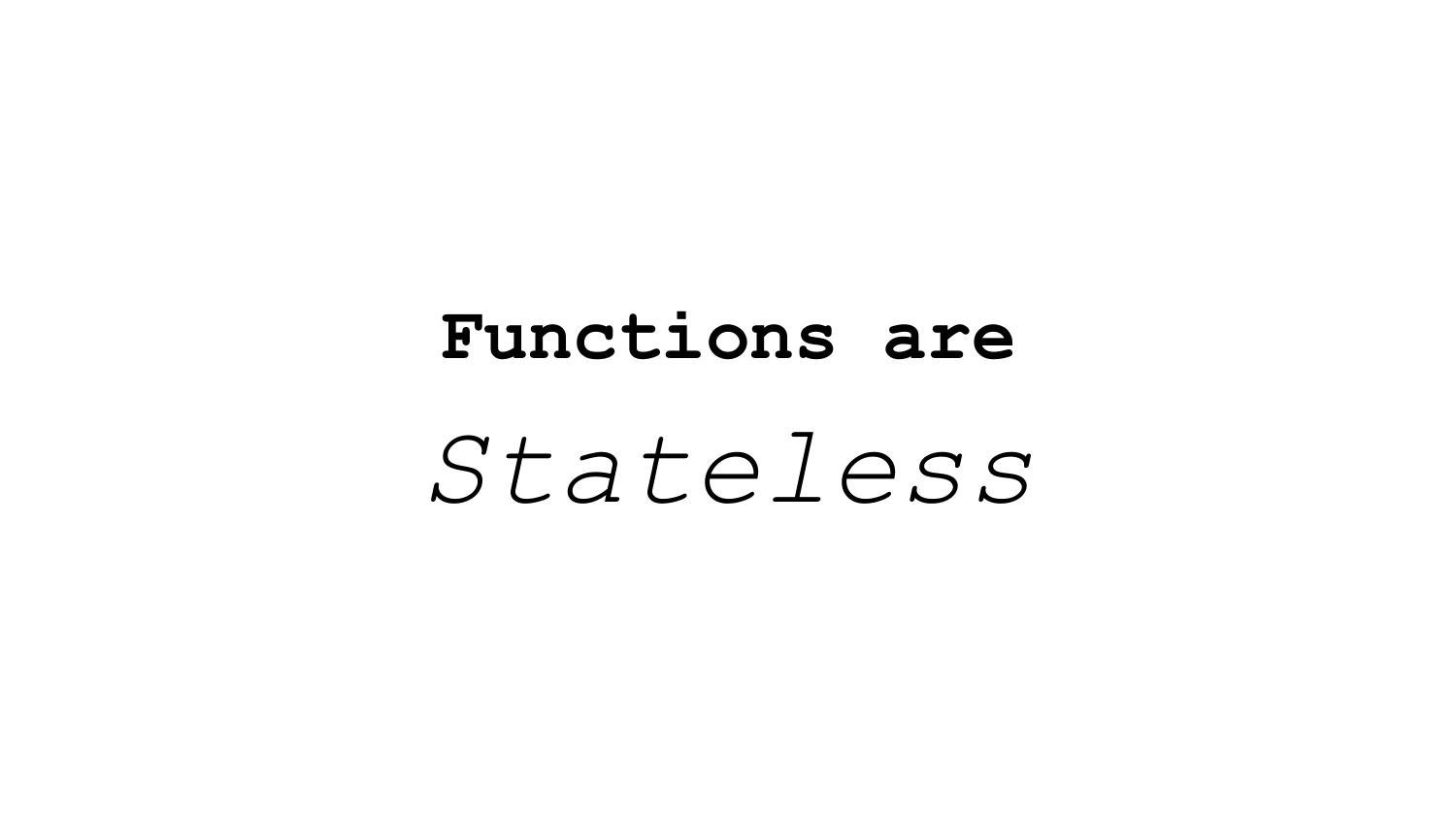### Functions act as if for the first time, every time!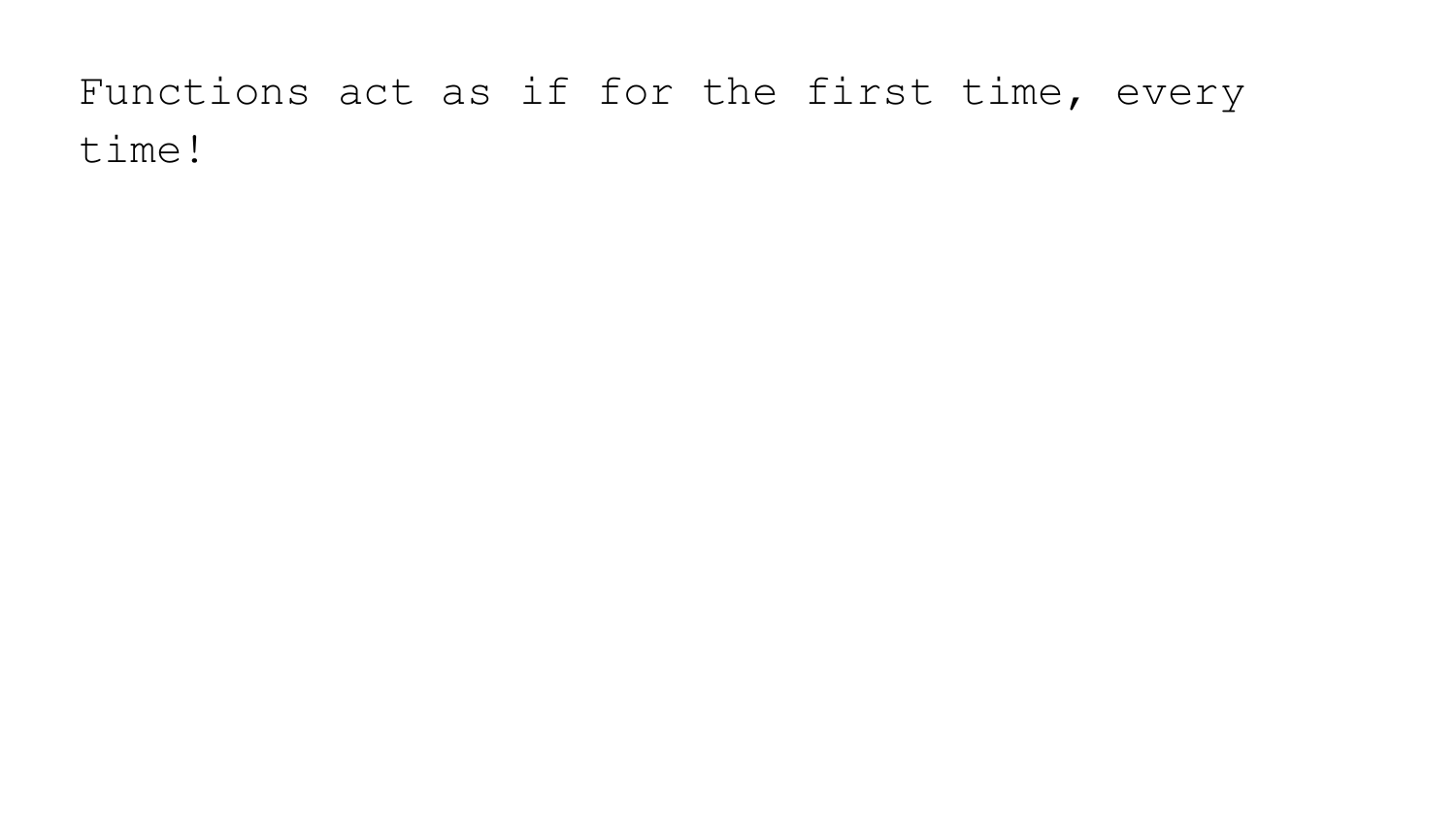**3 Best Practices**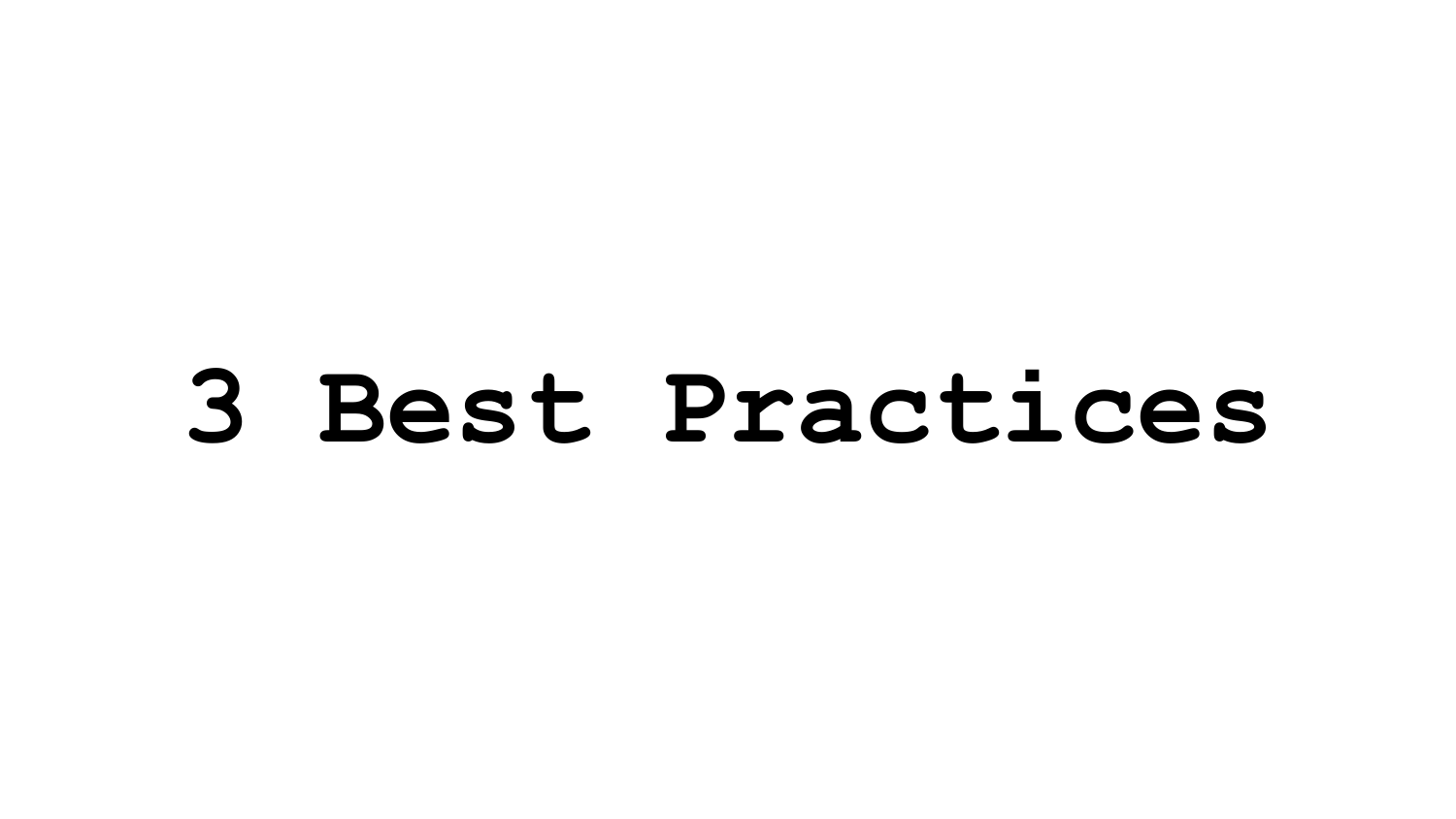**1. Your functions should accept at least 1 argument**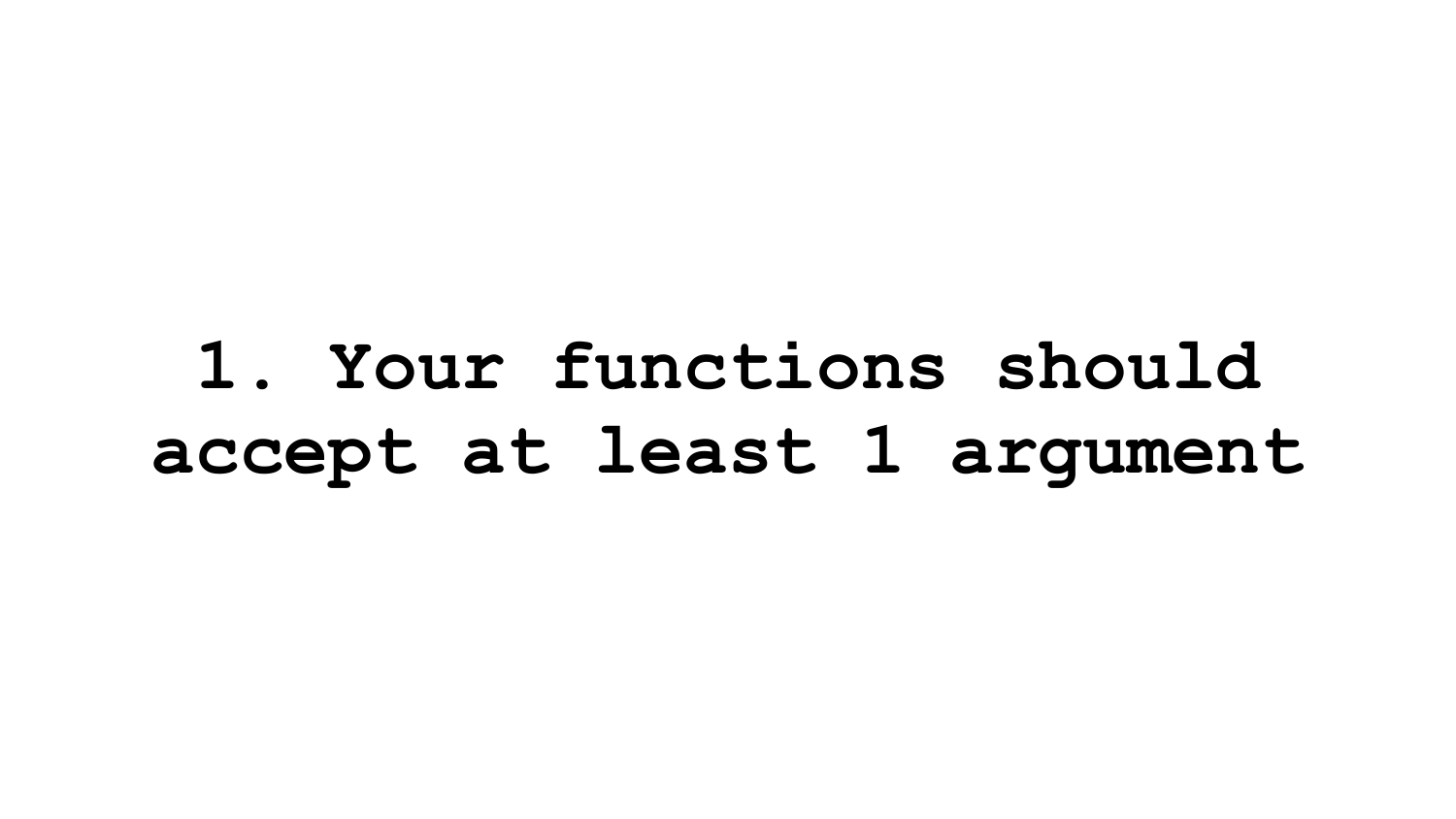### **2. Your functions should either return data, or another function**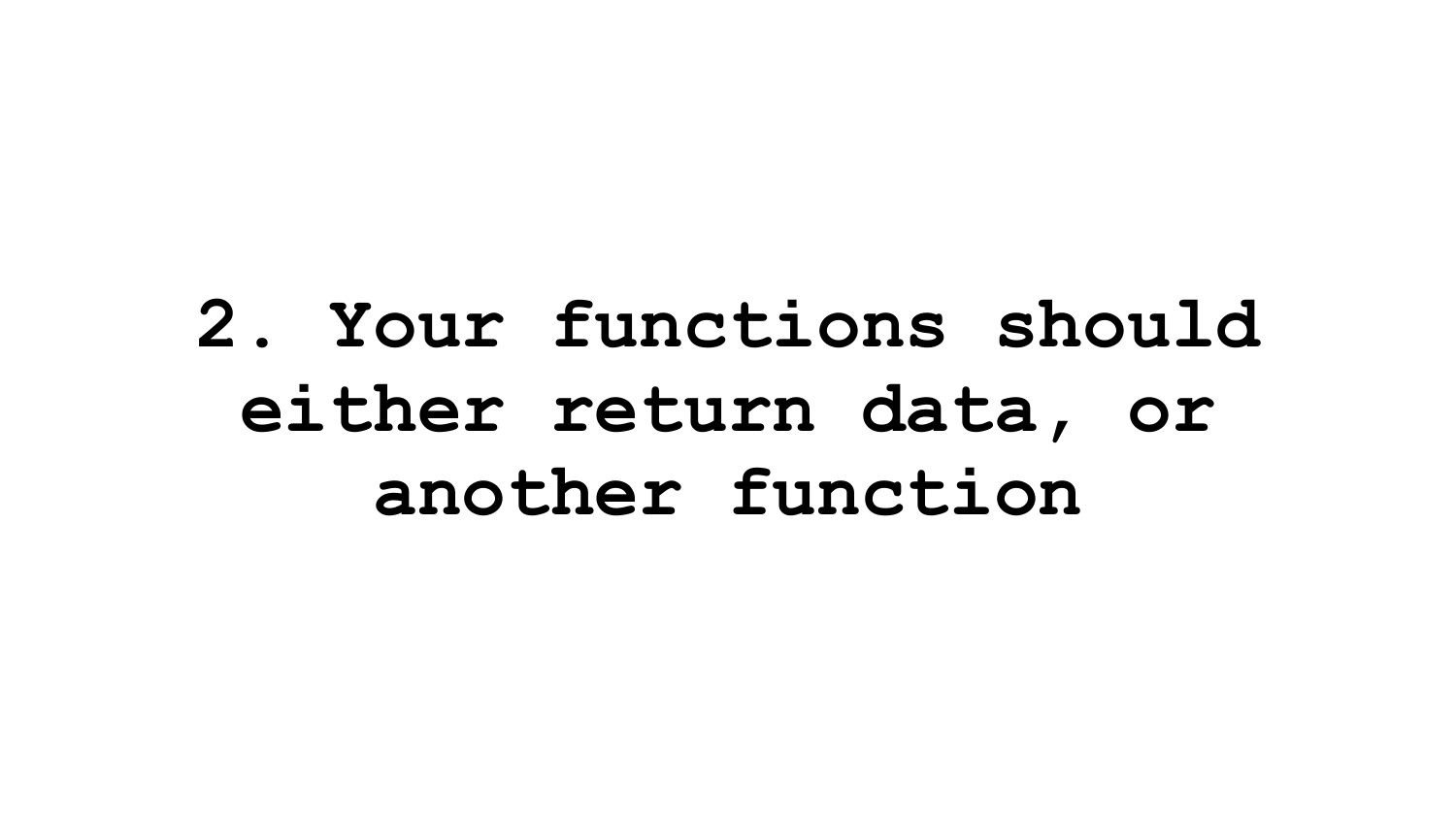### **3. Don't use loops!**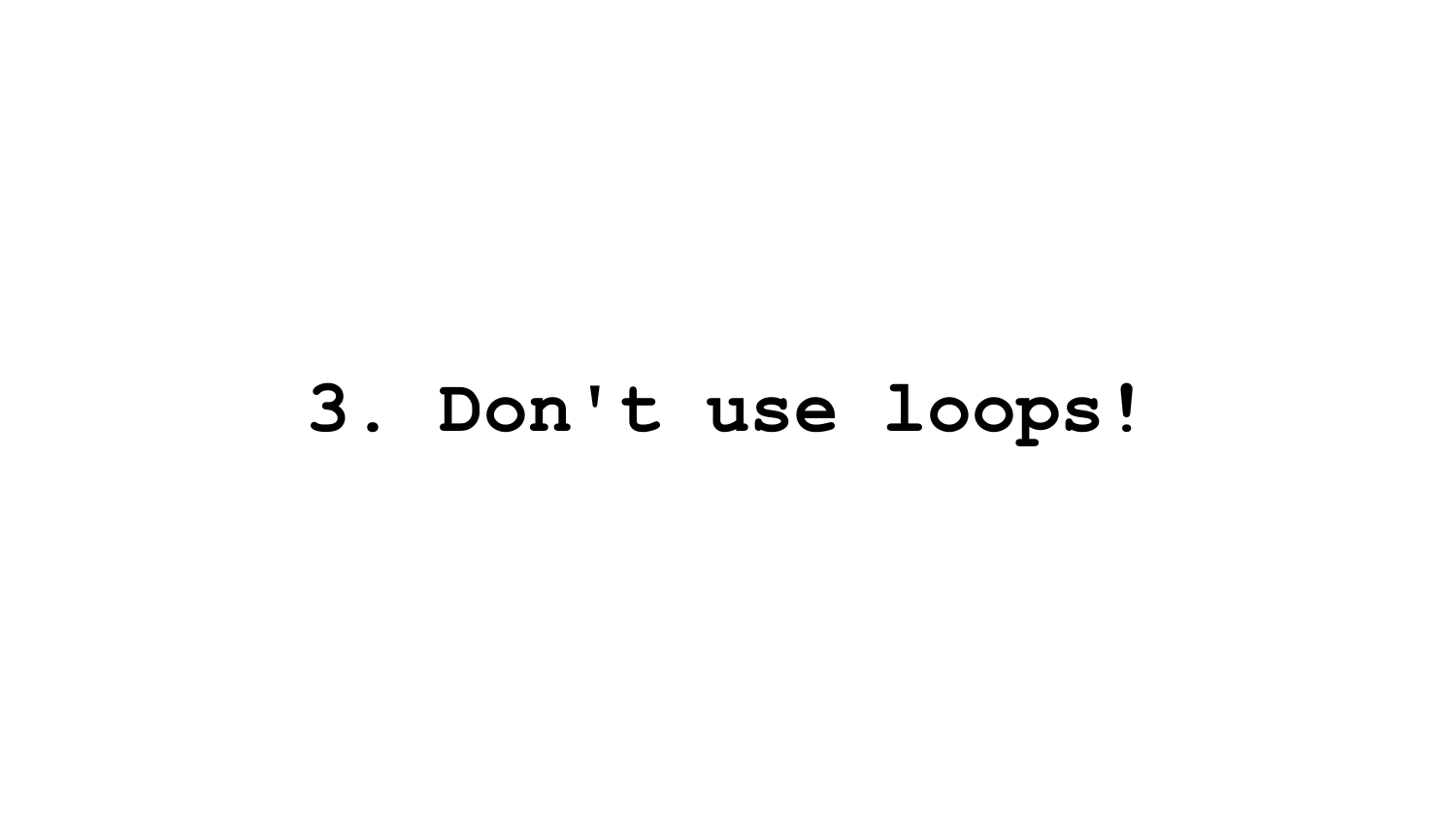# **Quick Example**

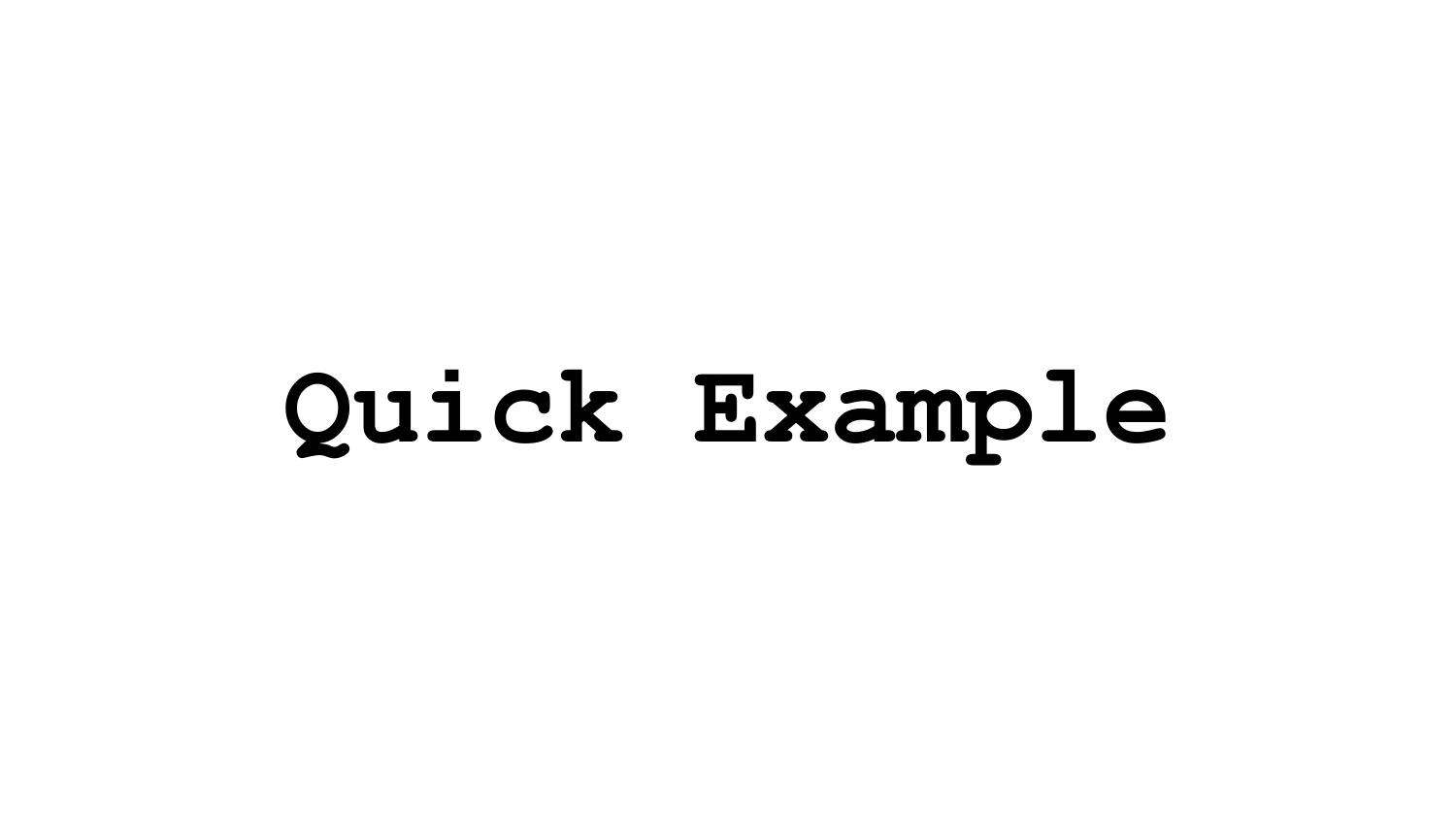### **The OOP Way**

```
class Student {
   constructor(name, gpa) {
     this.name = name;
     this.gpa = gap;
   }
   getGPA() {
     return this.gpa;
   }
   changeGPA(amount) {
     return this.gpa + amount;
 }
}
```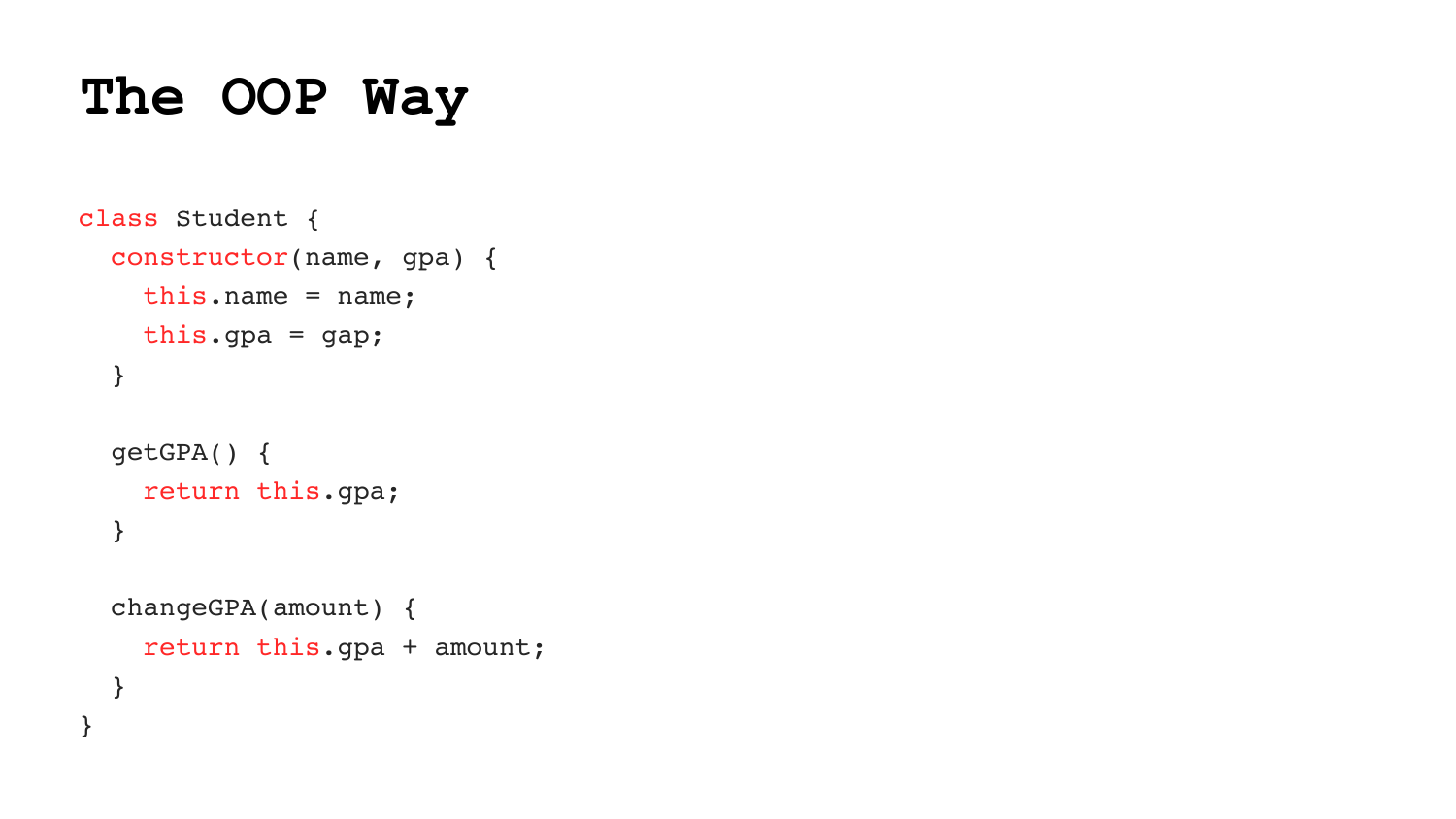### let phil = new Student('Phil Eaglesworth', 3.95);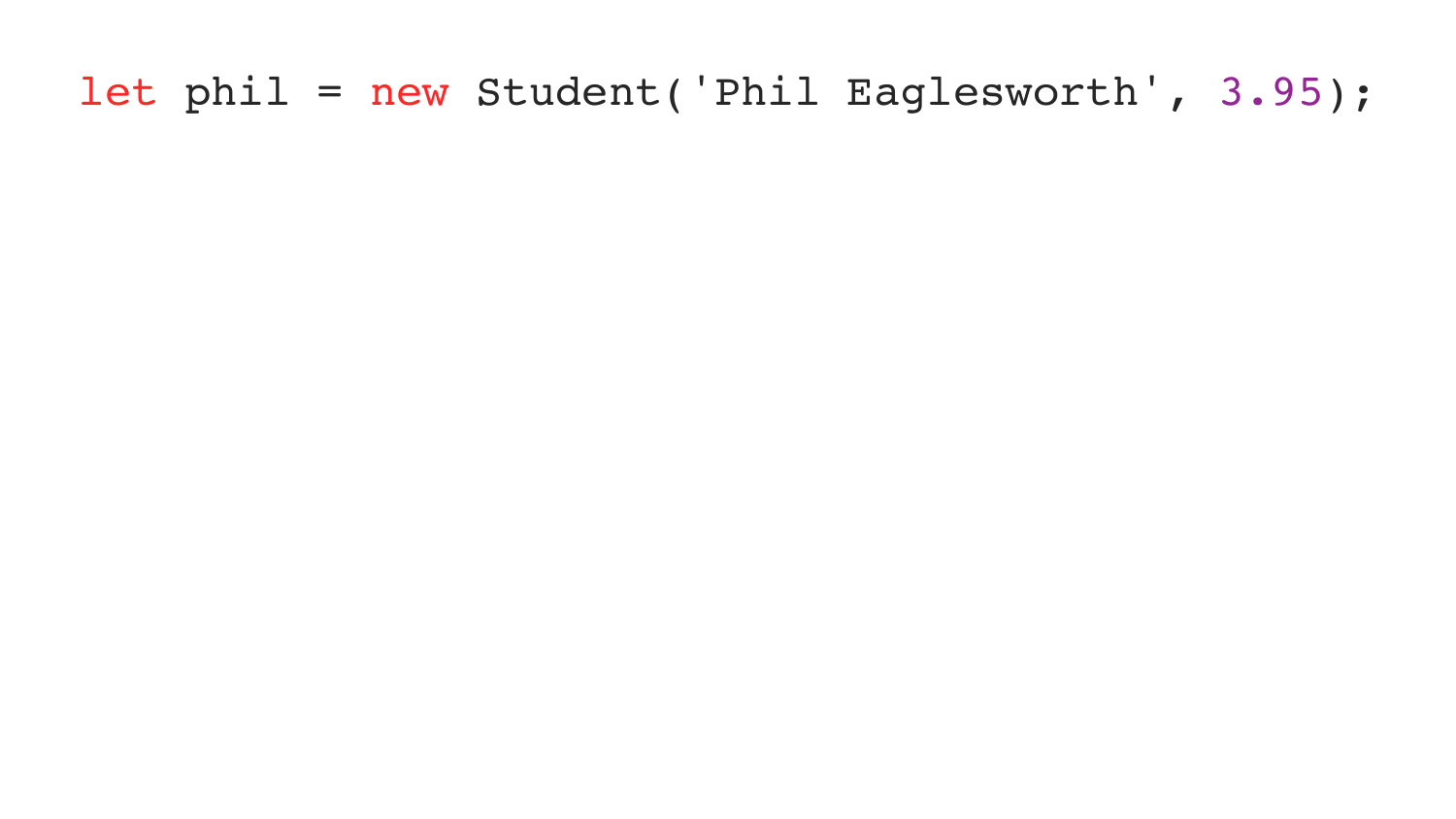let students = [

new Student('Phil Eaglesworth', 3.95),

new Student('Cassidy Williams', 4.0),

new Student('Joe Randy', 2.2) ];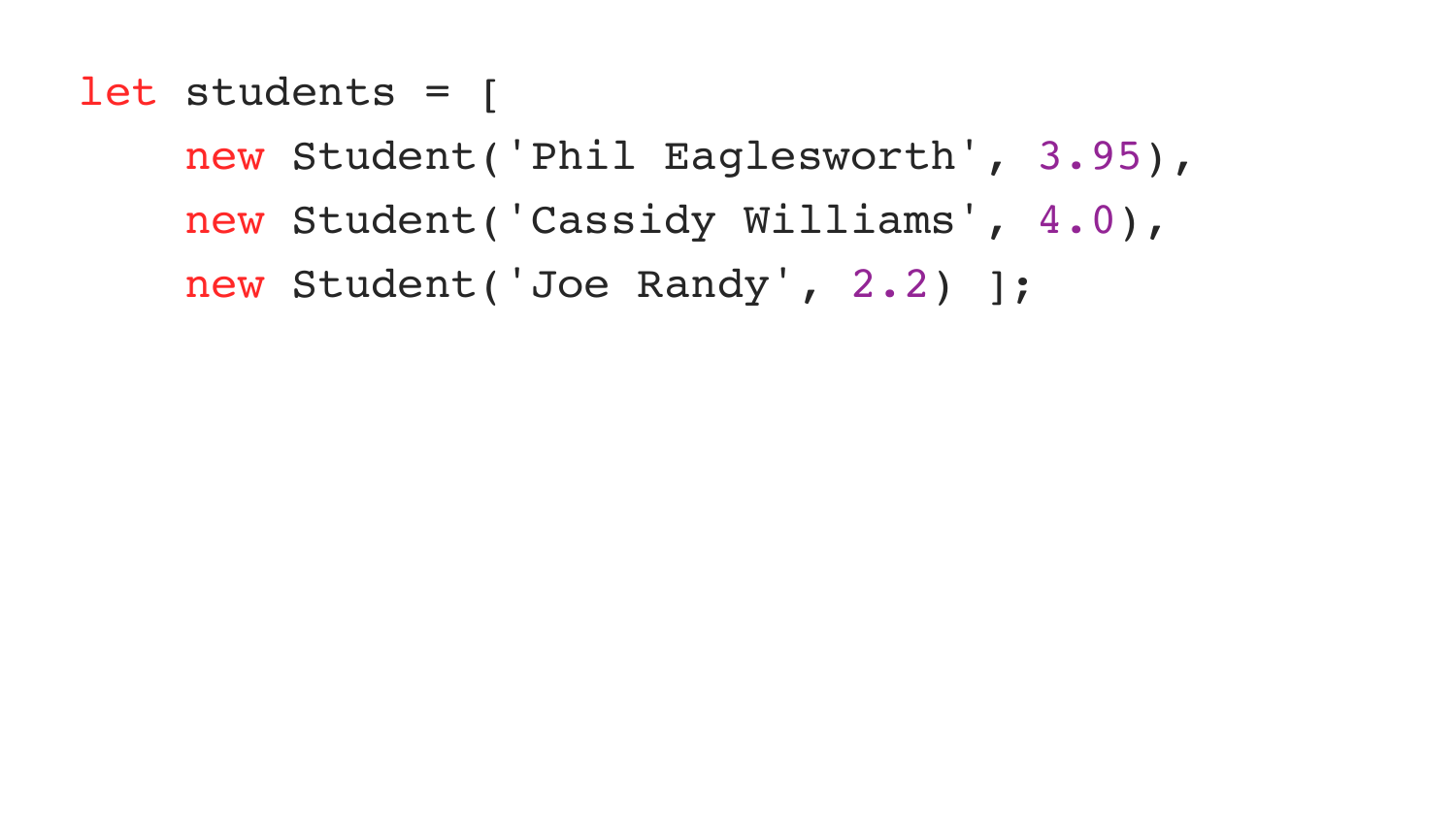### for (let  $i = 0$ ; i < students.length; i++) { students[i].changeGPA(.1);  $\big\}$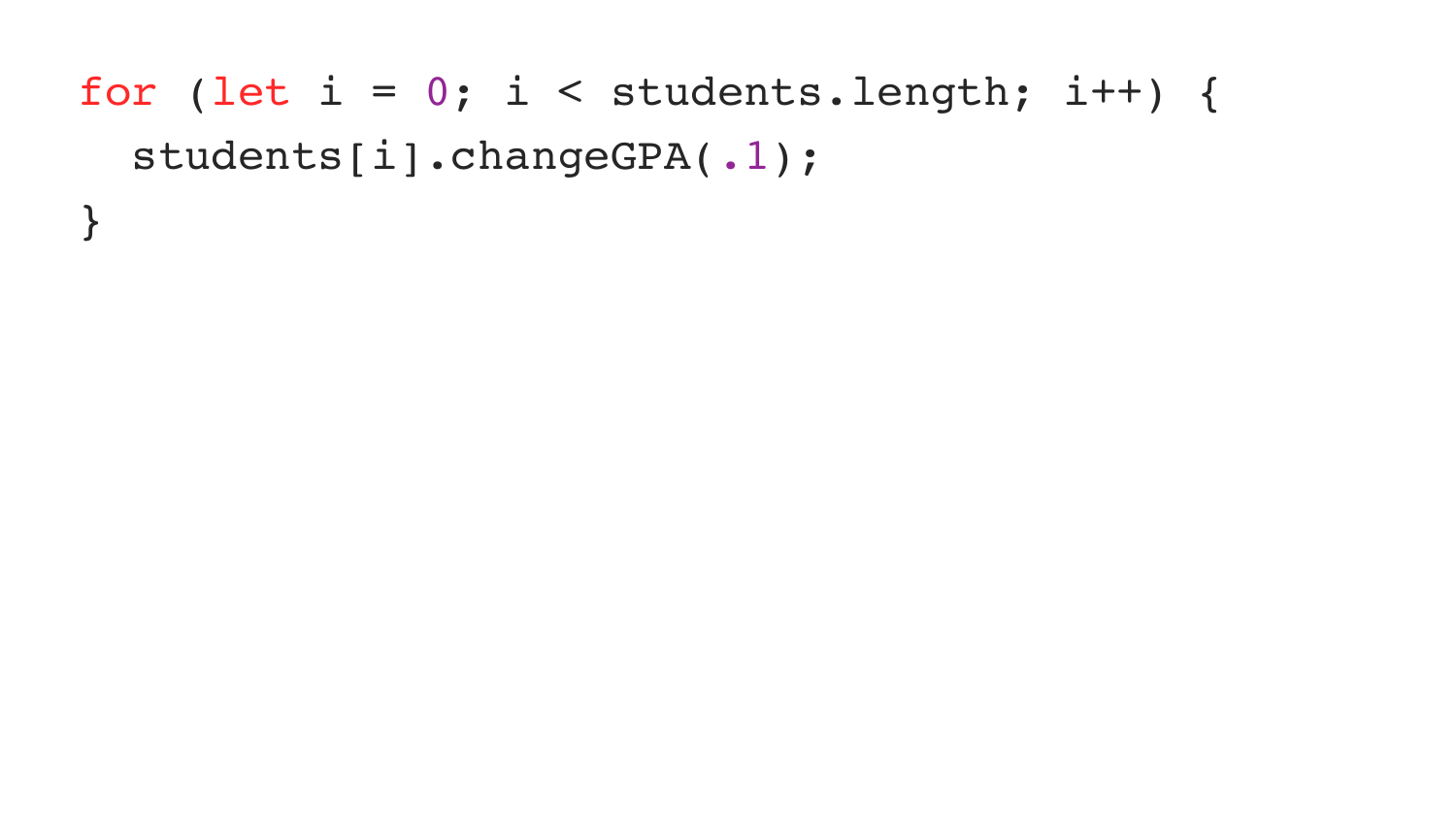### **The Functional Way**

let students = [ ['Phil Eaglesworth', 3.95], ['Cassidy Williams', 4.0], ['Joe Randy', 2.2], ];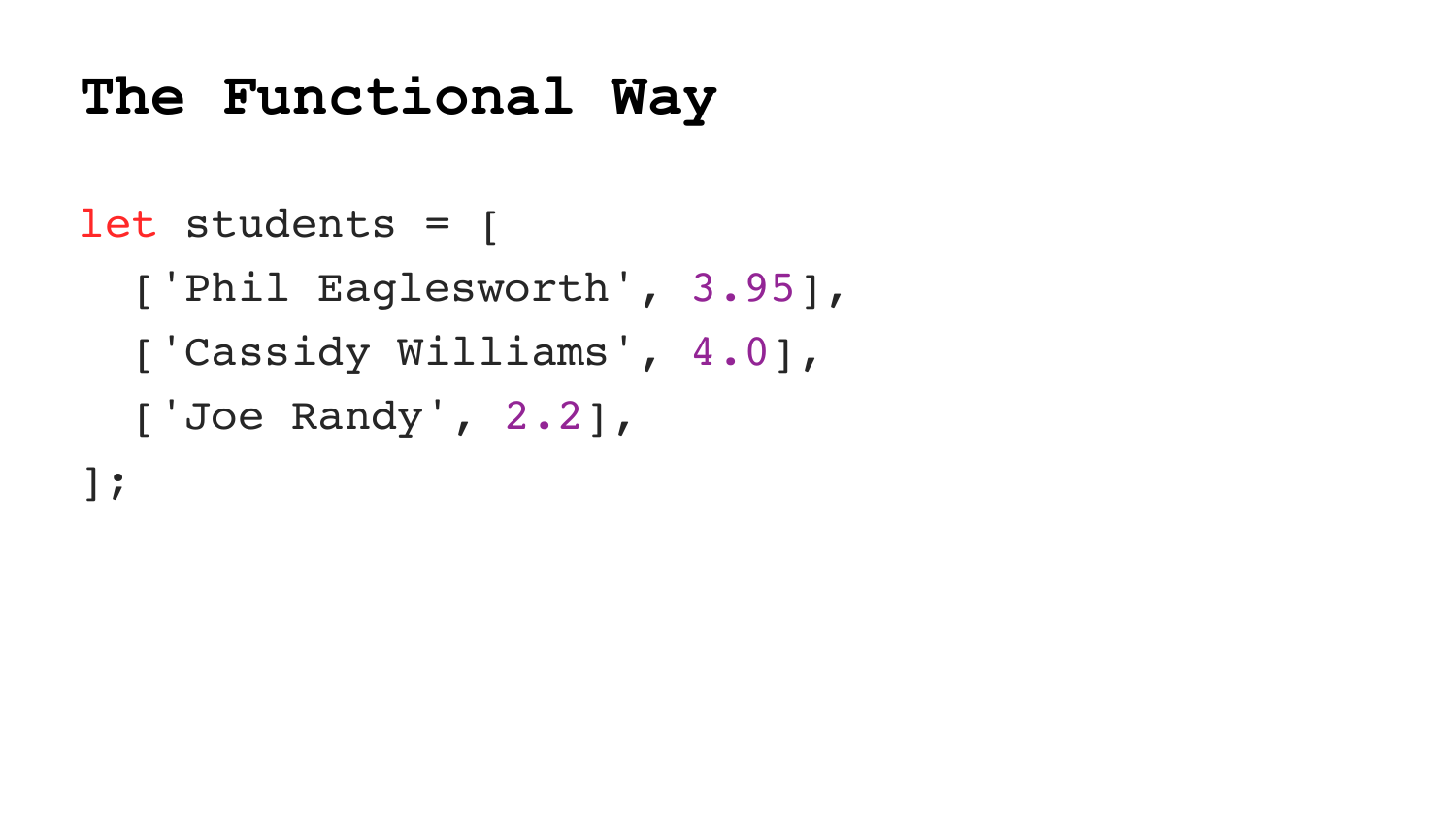let newStudents = students.map(function(s) { return [s[0], s[1] + .1]; });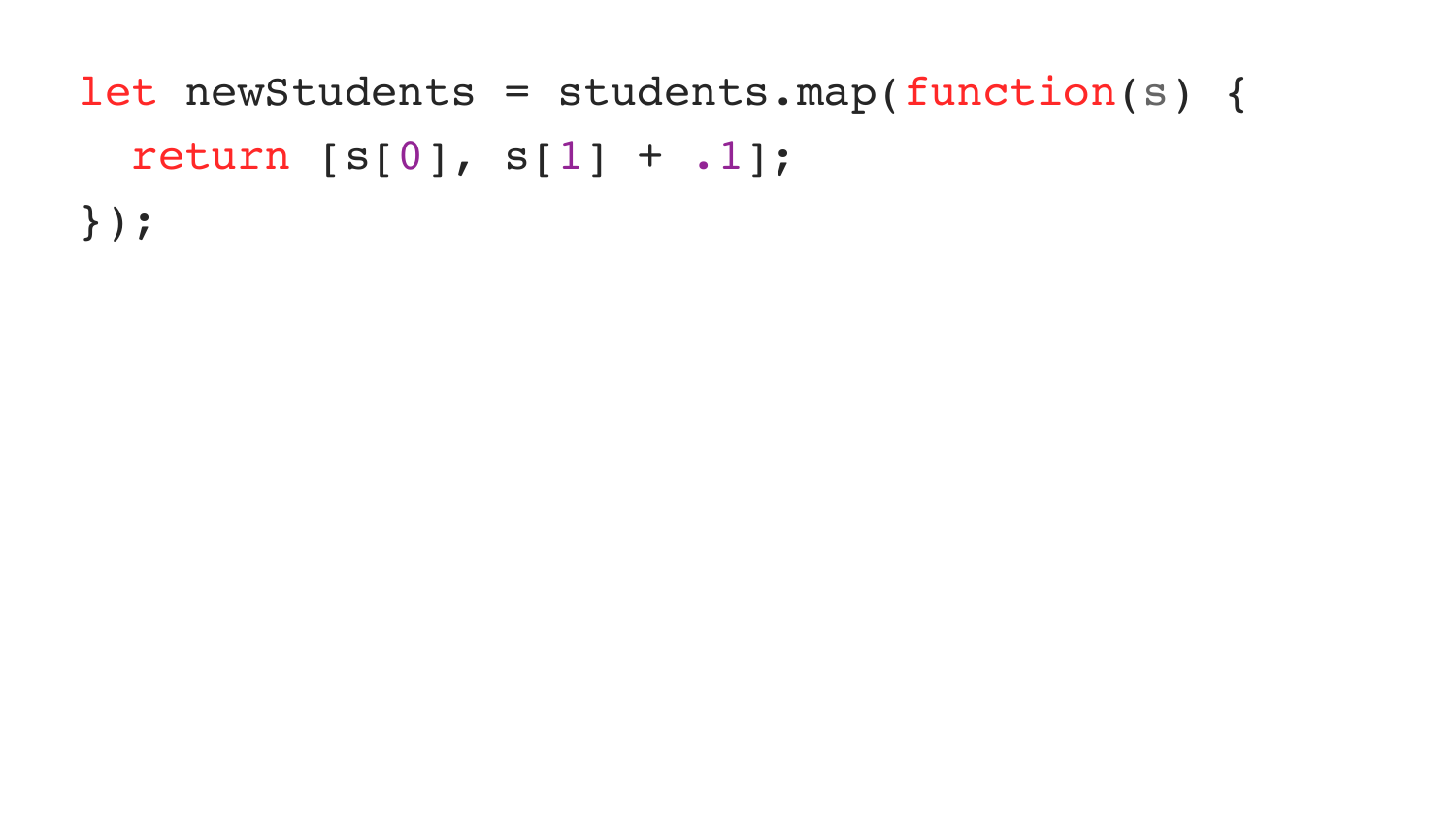function changeGPAs(students) { return students.map(student => changeGPA(student, .1)) }<br>}

function changeGPA(student, amount) { return student[1] + amount }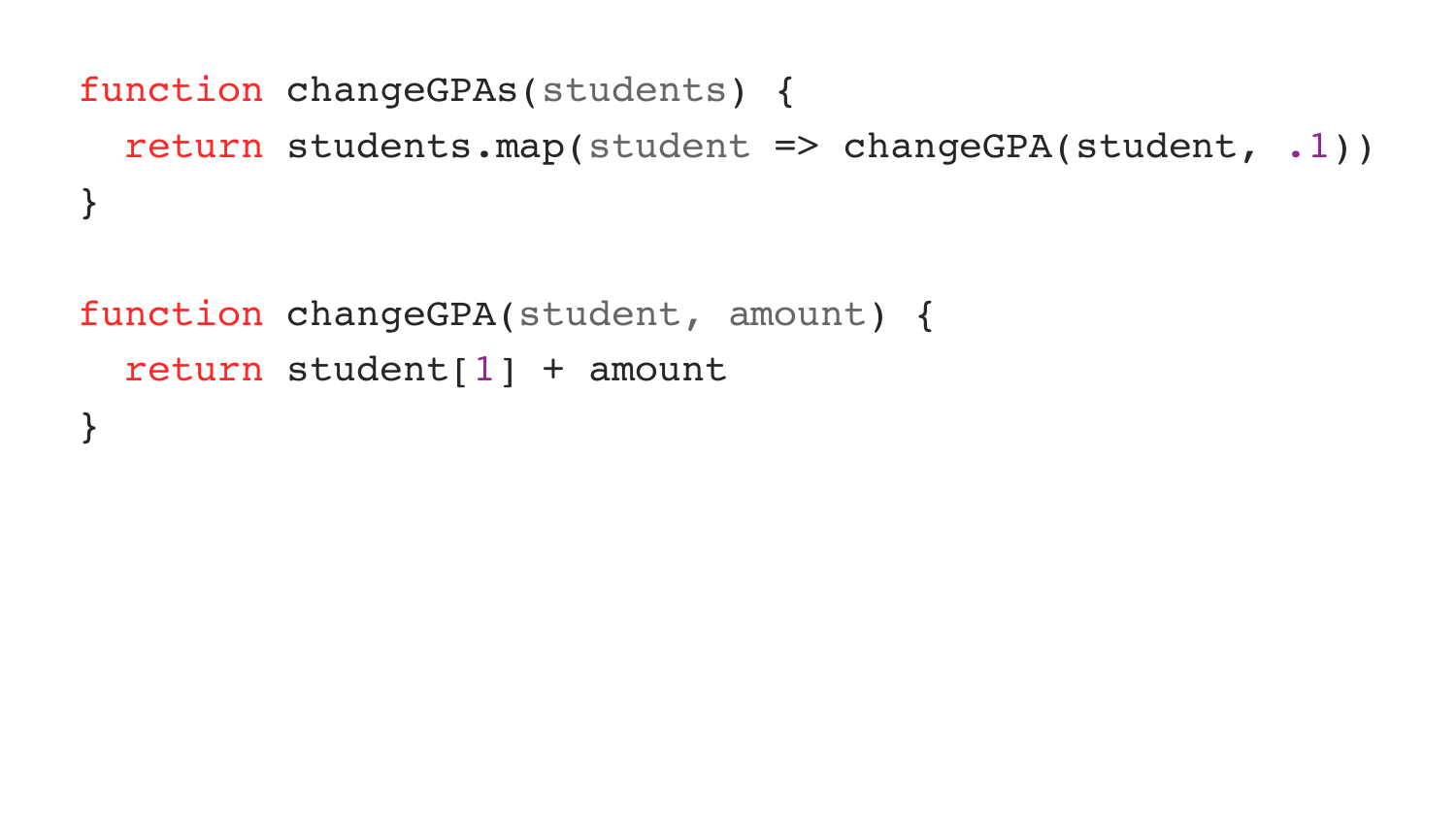### **Debugging Functional Programming**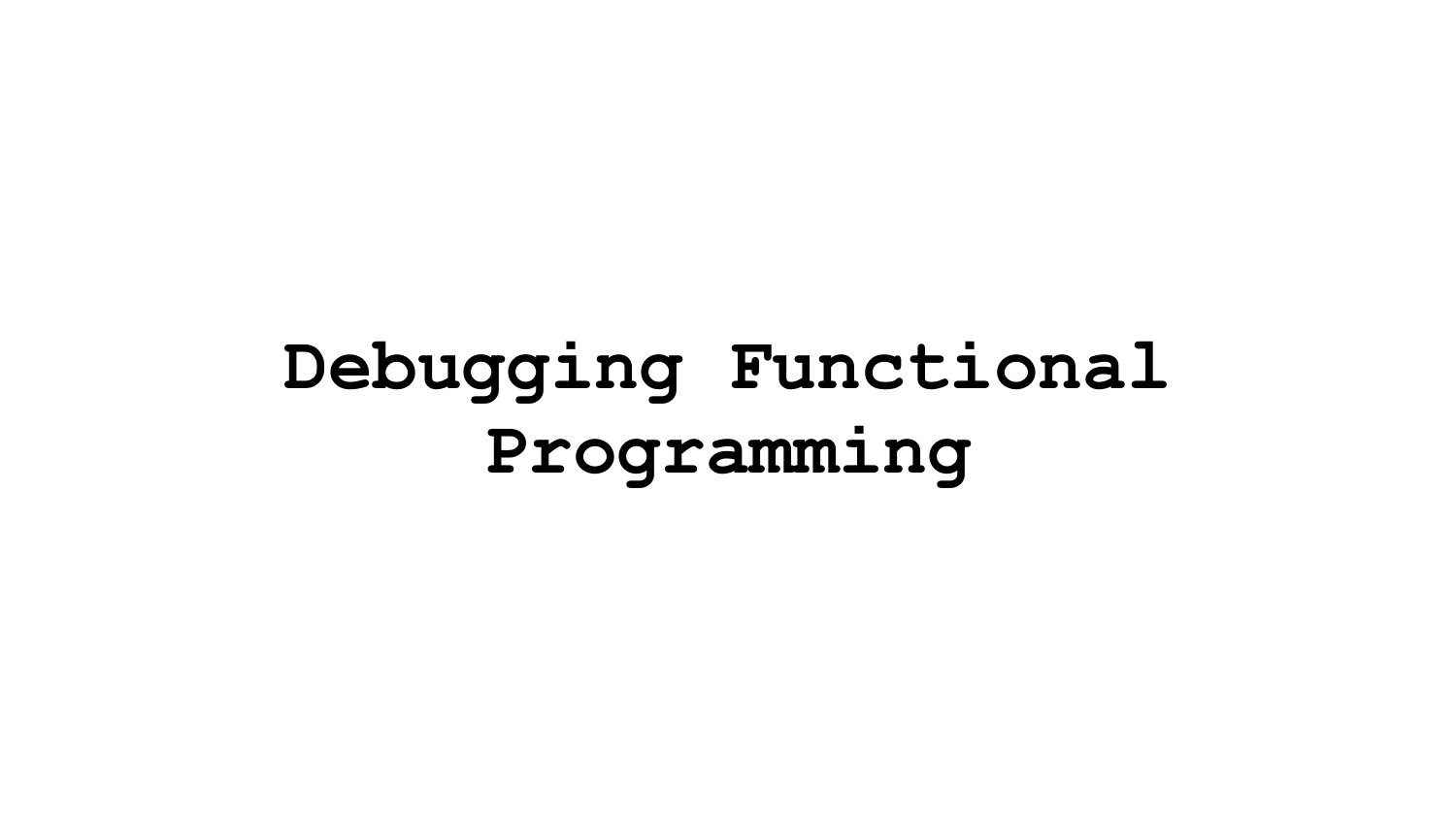### **Yet another quick example!**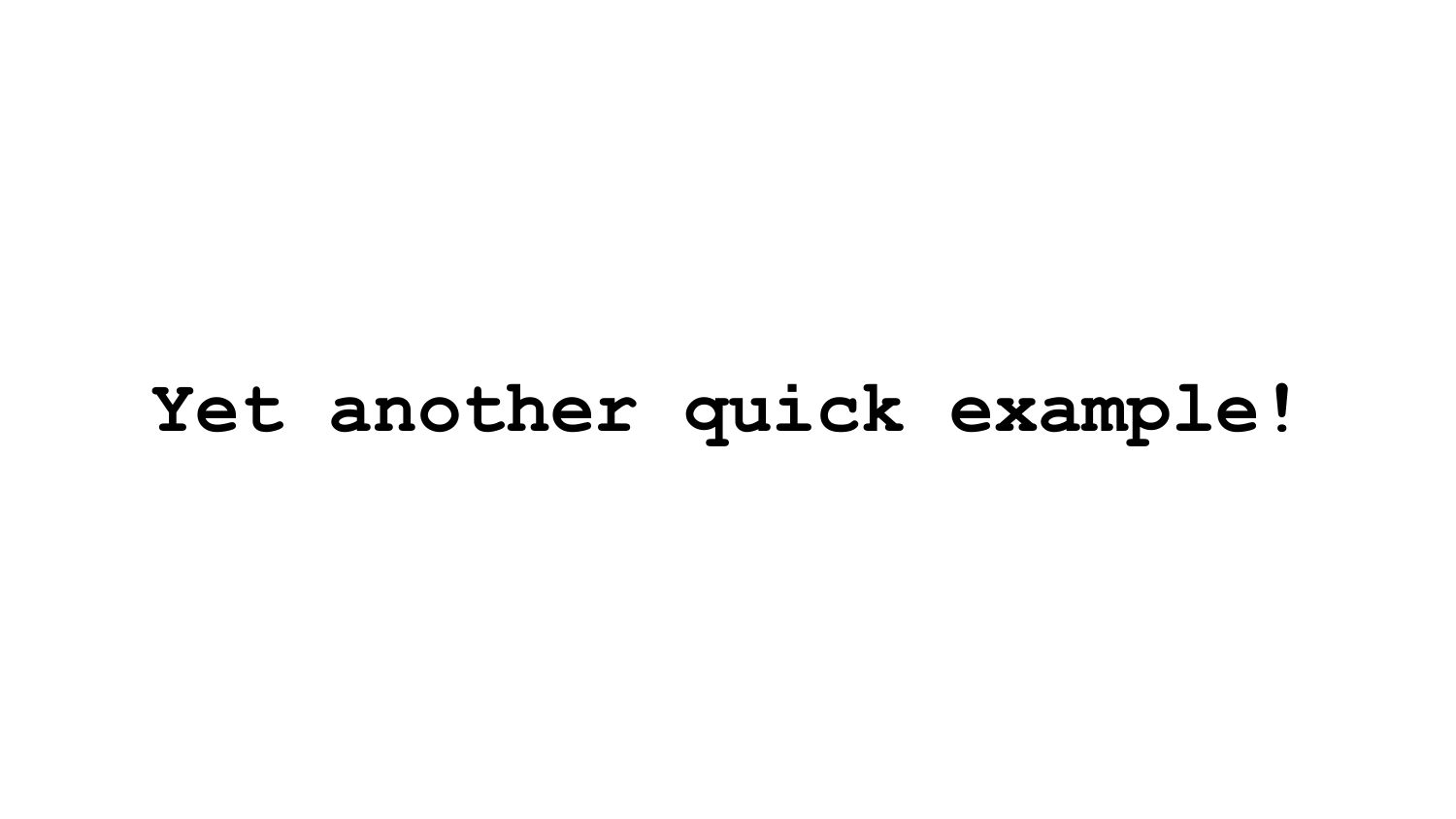let count = 0;

### function increment() { if (count  $!=$  4) count  $+= 1;$ else count += 2;

return count

}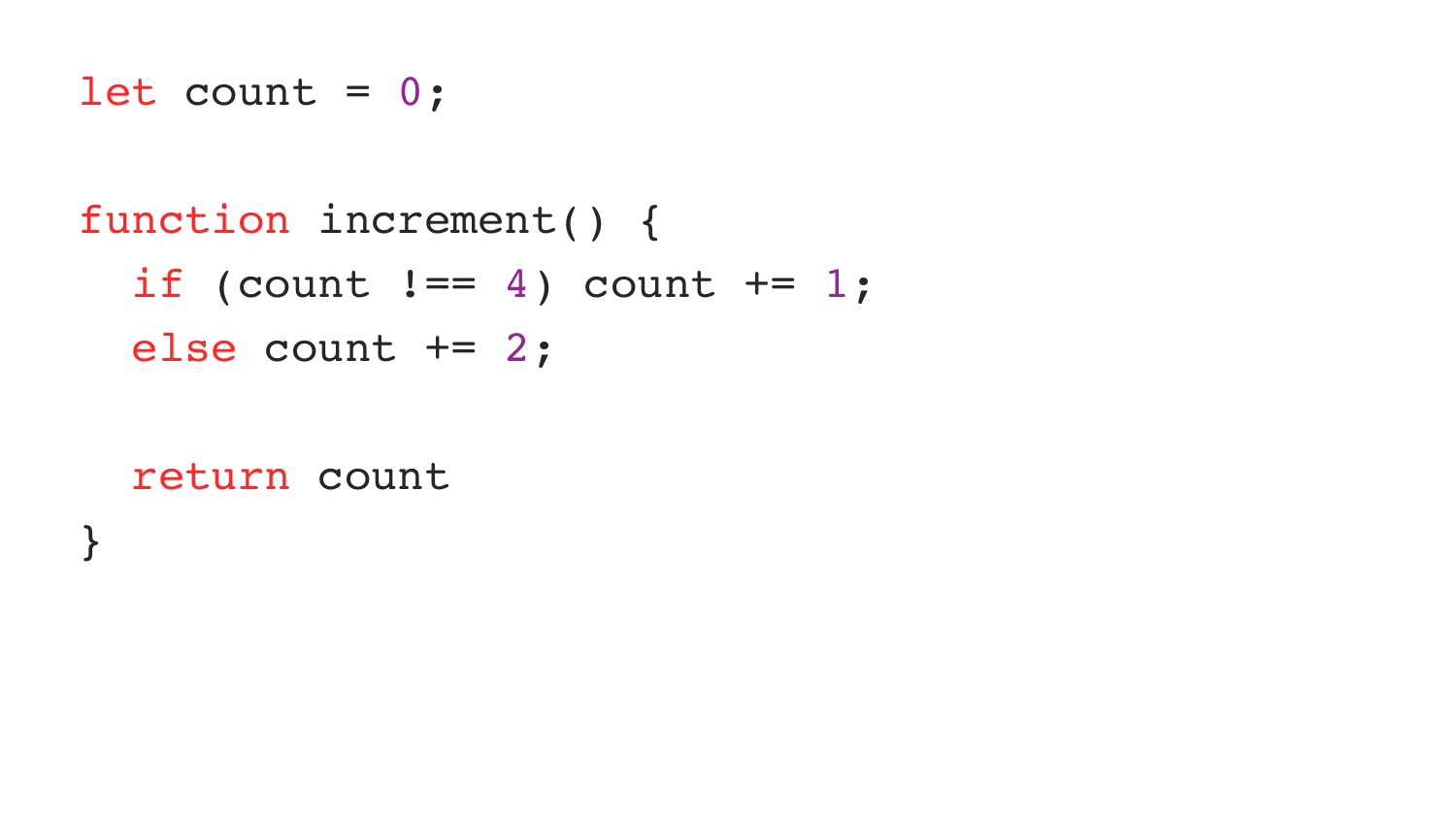function pureIncrement(count) { if (count  $!=$  4) return count + 1; else return count + 2;

}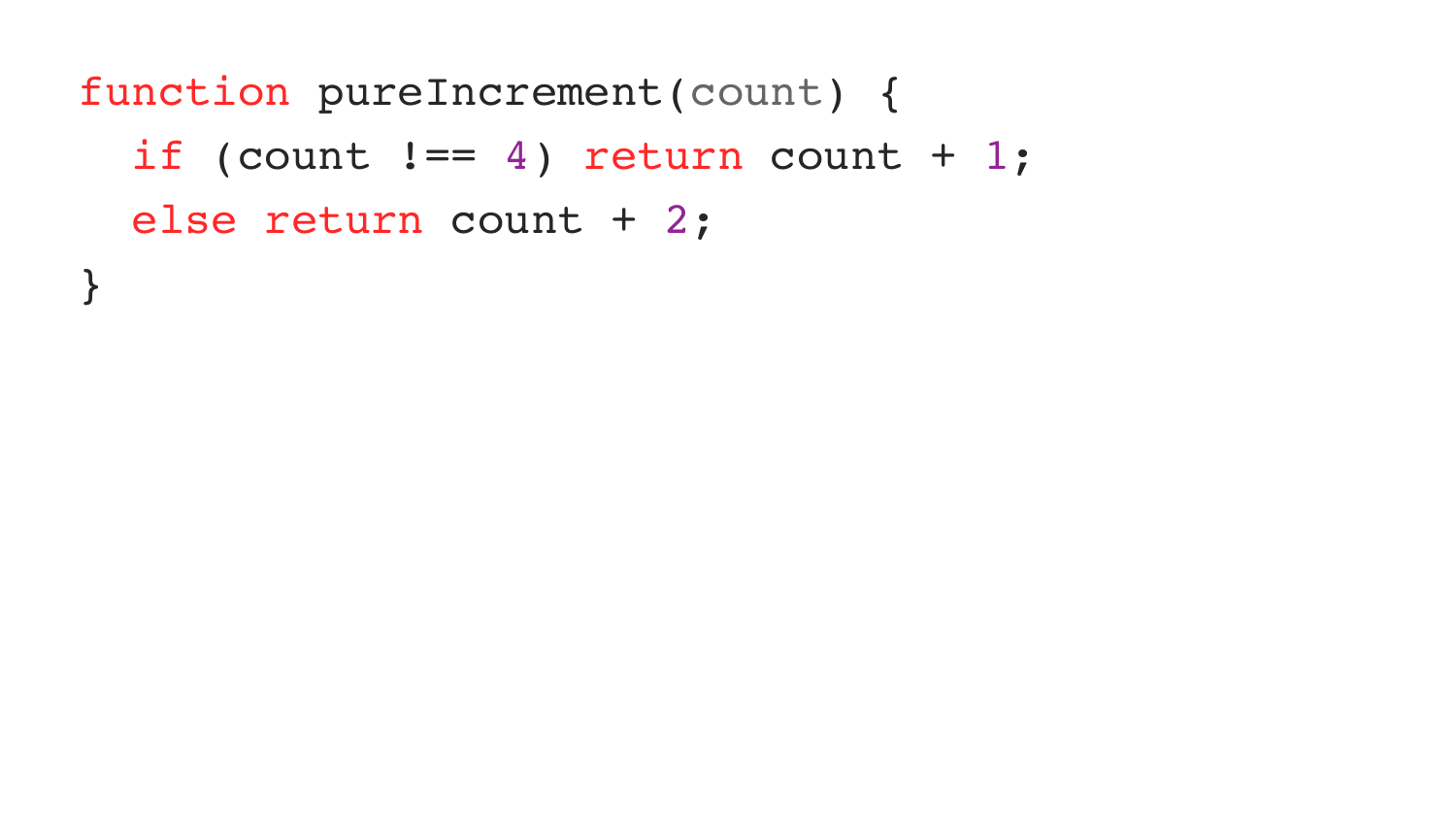## It's a lot like math oh no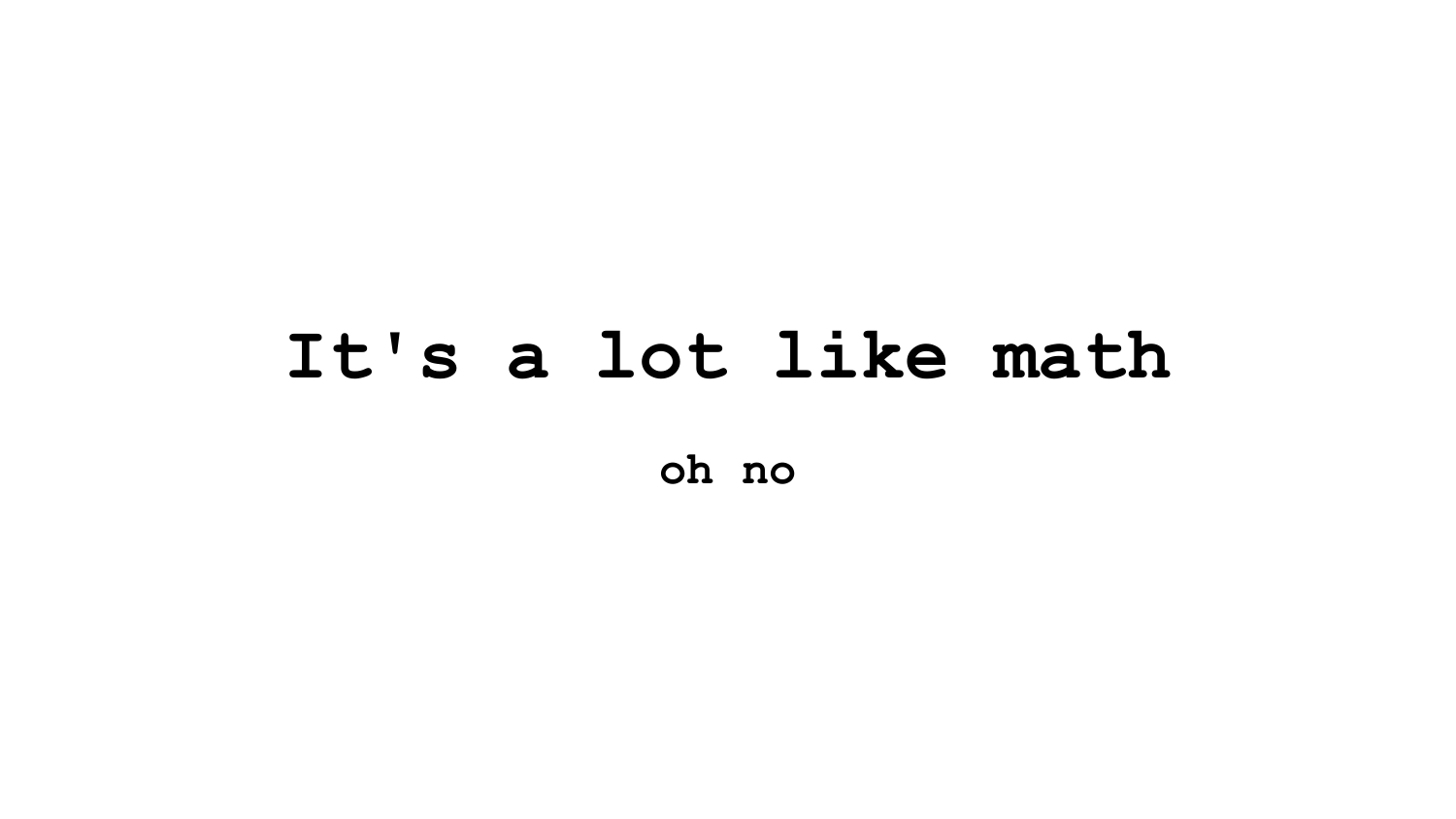## $(6 * 9) / ((4 + 2) + (4 * 3))$

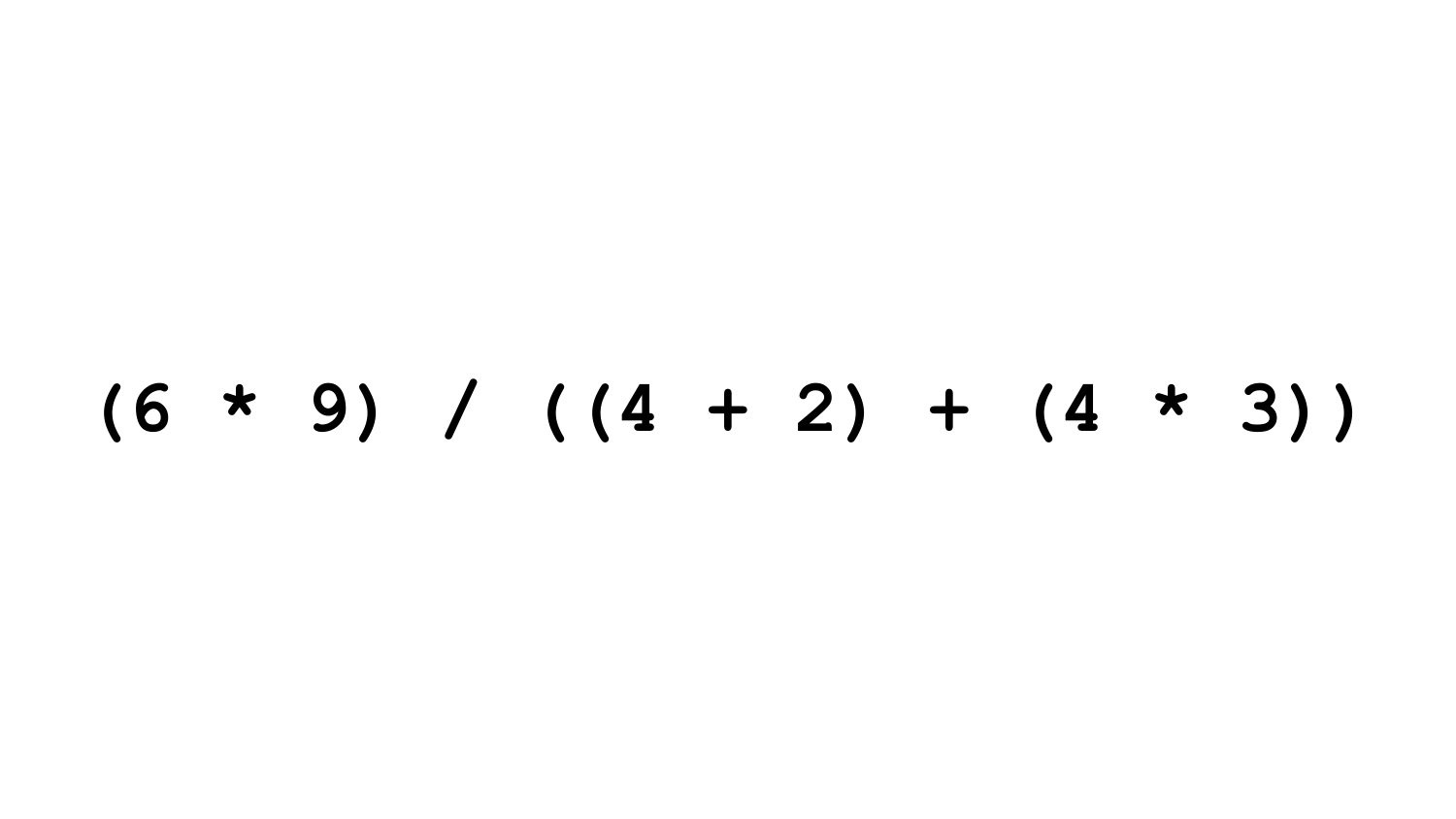(define (mathexample)  $($  /  $(* 6 9)$  $($  +  $(+ 2 4)$  $(* 4 3)$  $\sum_{i=1}^{n}$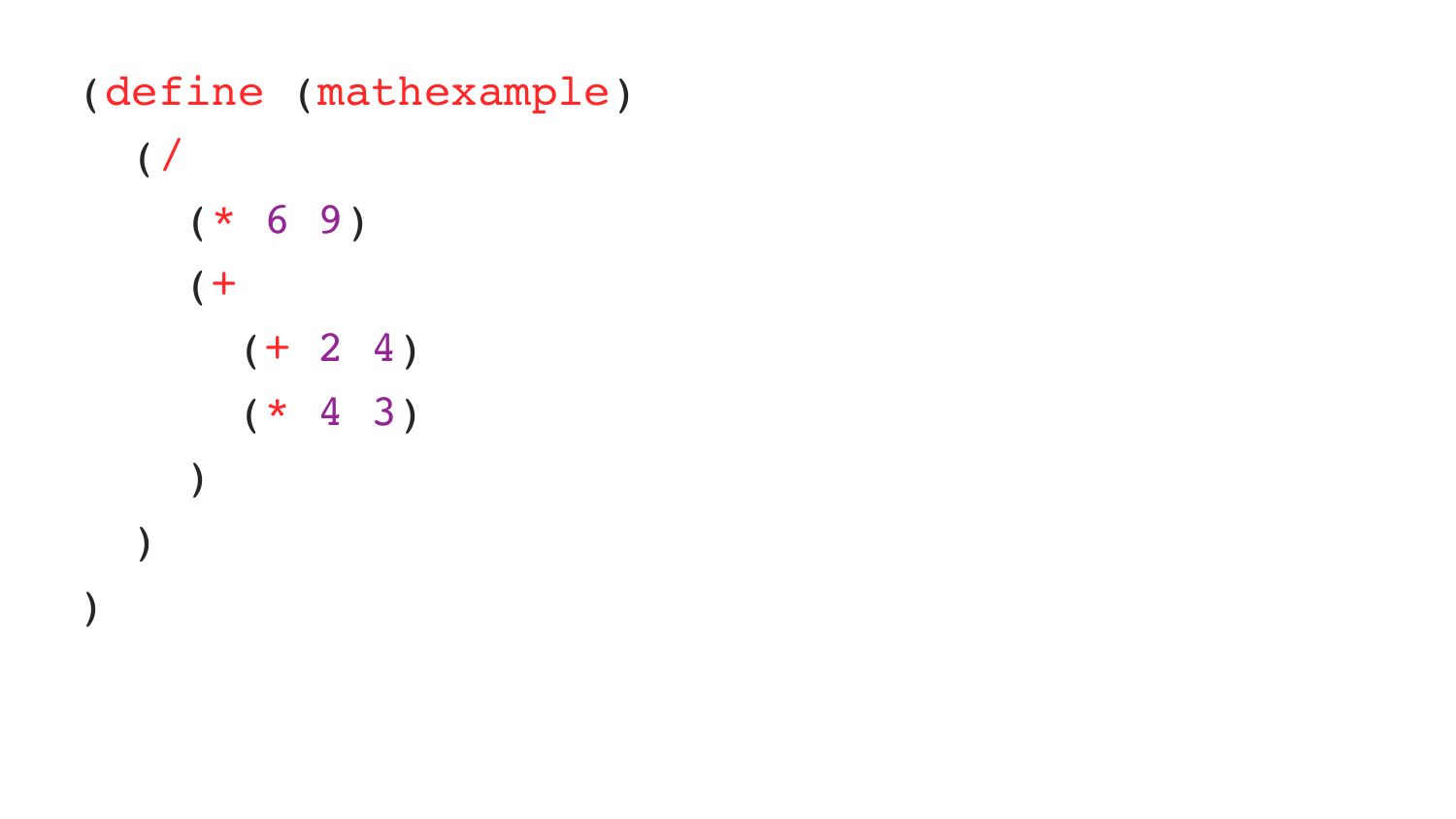### There are languages made specifically for this

- Lisp
- Elixir
- Haskell
- Scala
- Clojure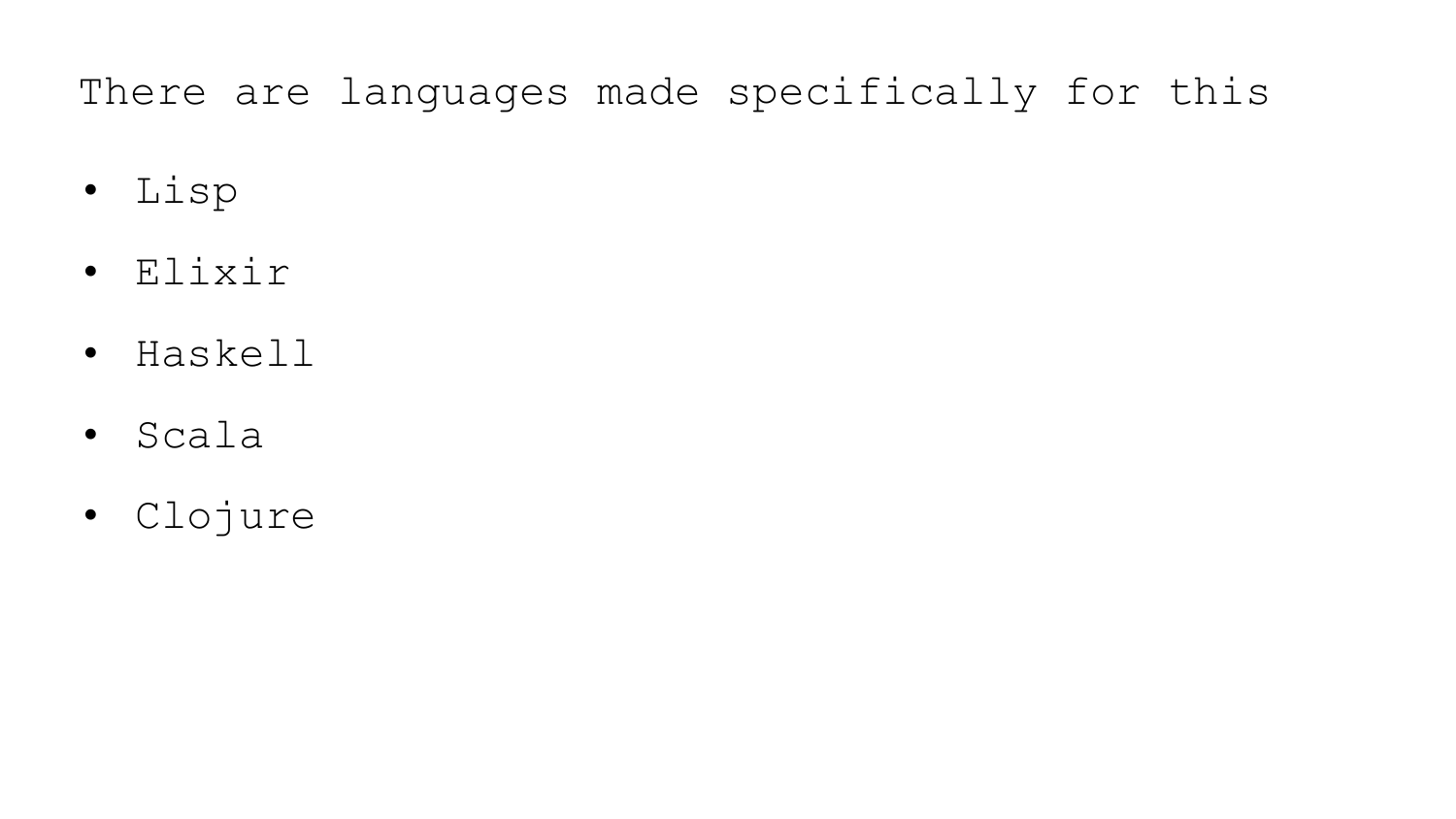### **J A V A S C R I P T**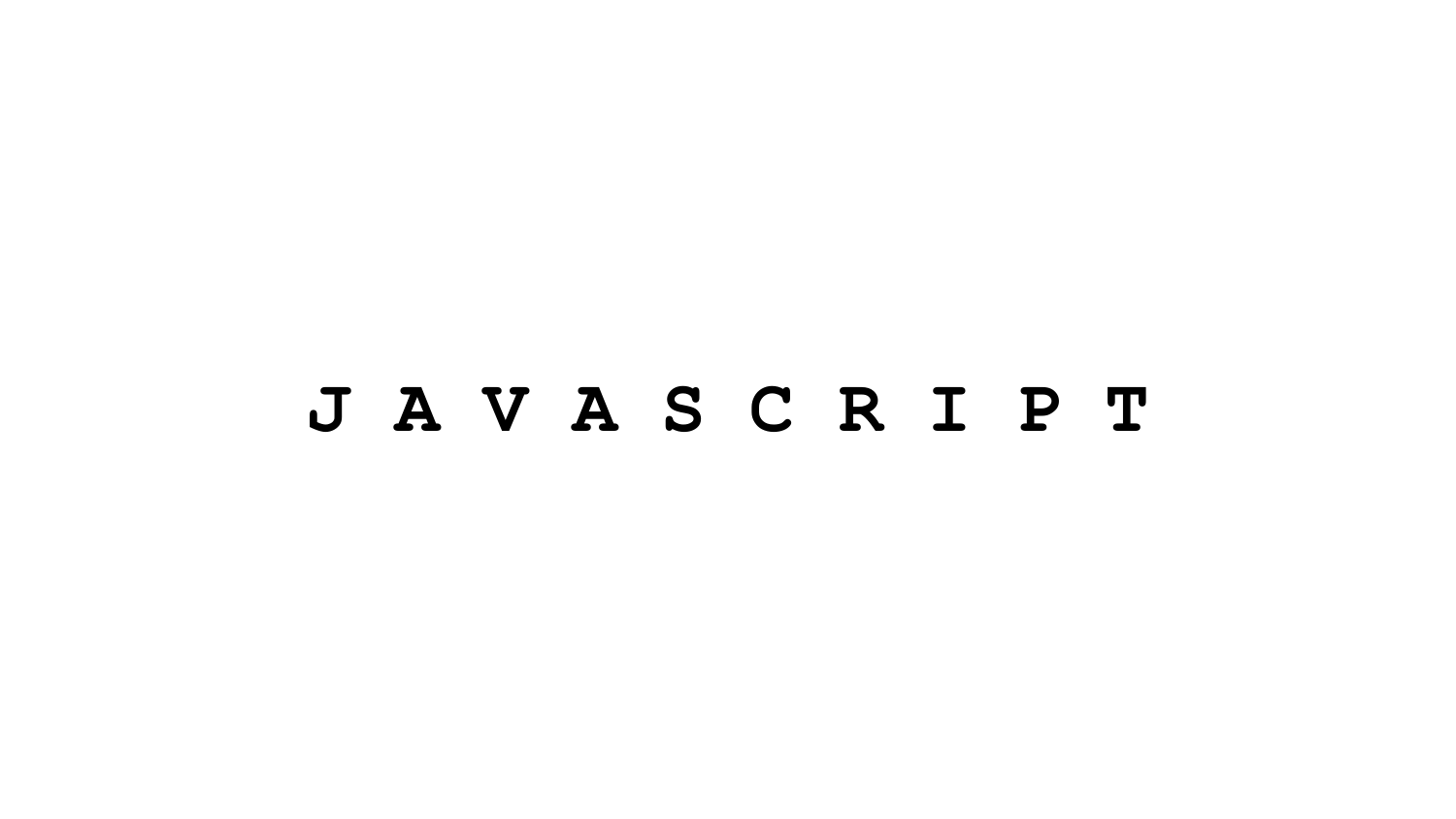### *(we're about to code, get your laptops ready)*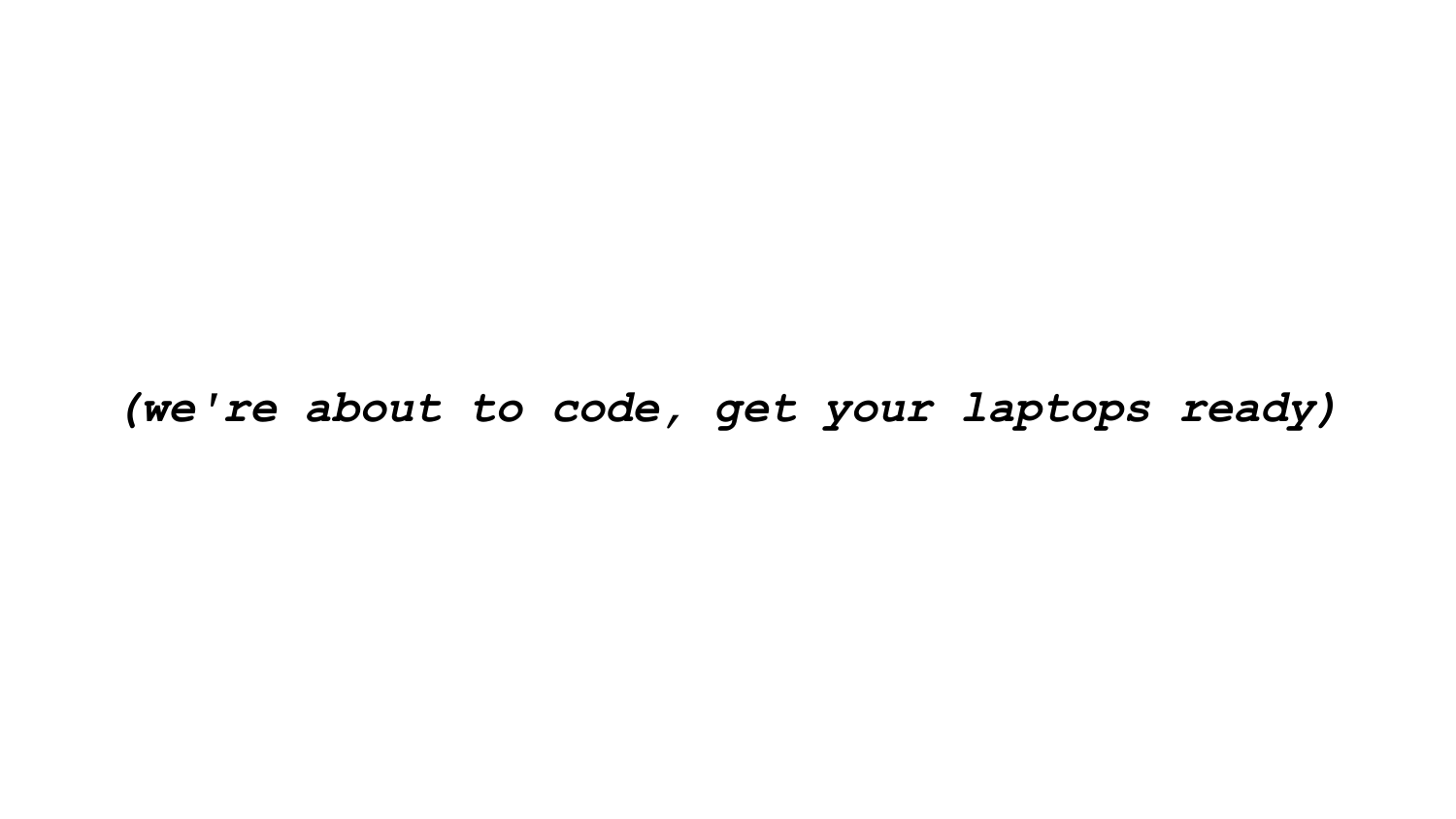function add(a, b) { return a + b; }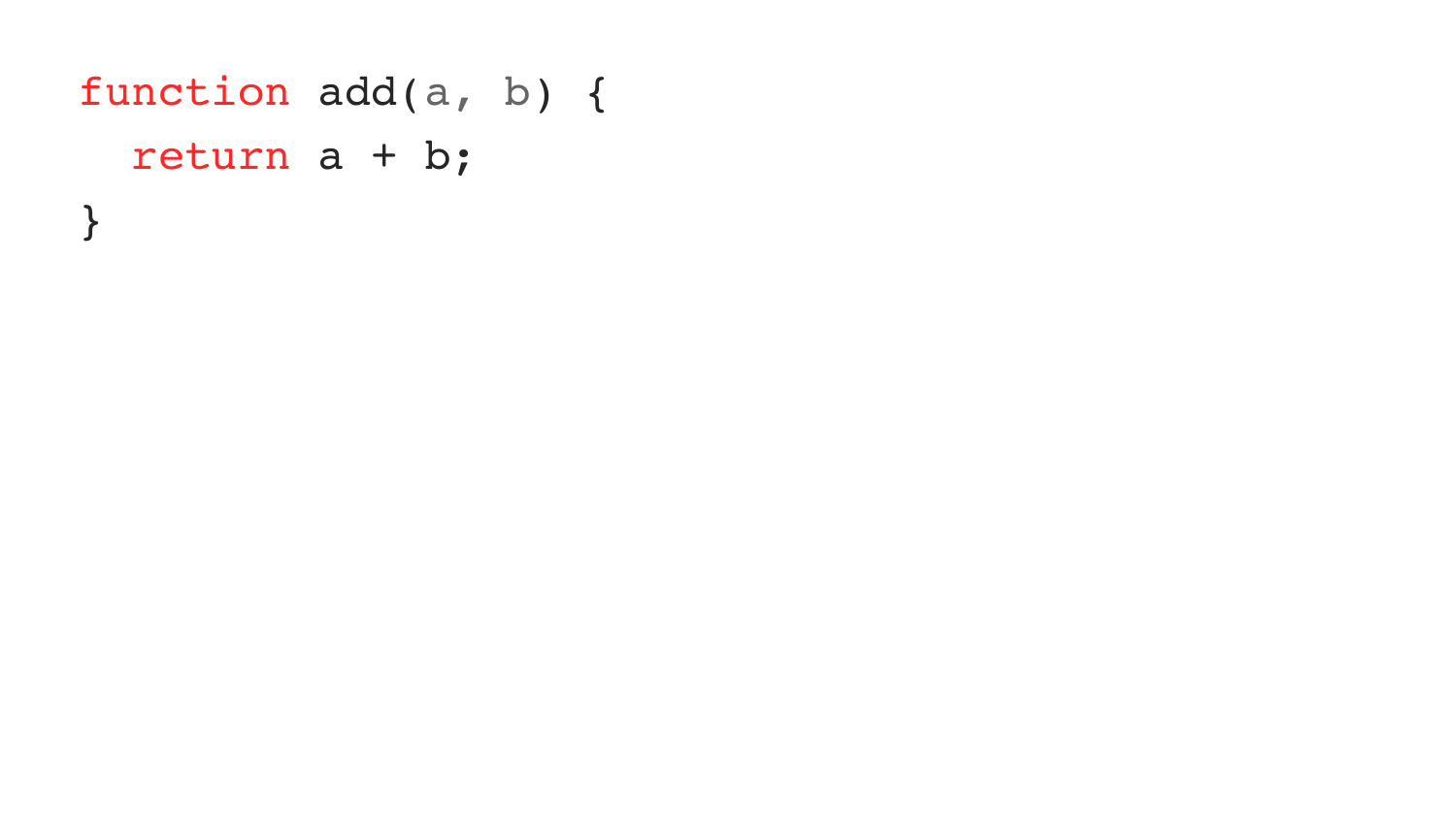### Write a function that adds from two invocations.

addf(3)(4)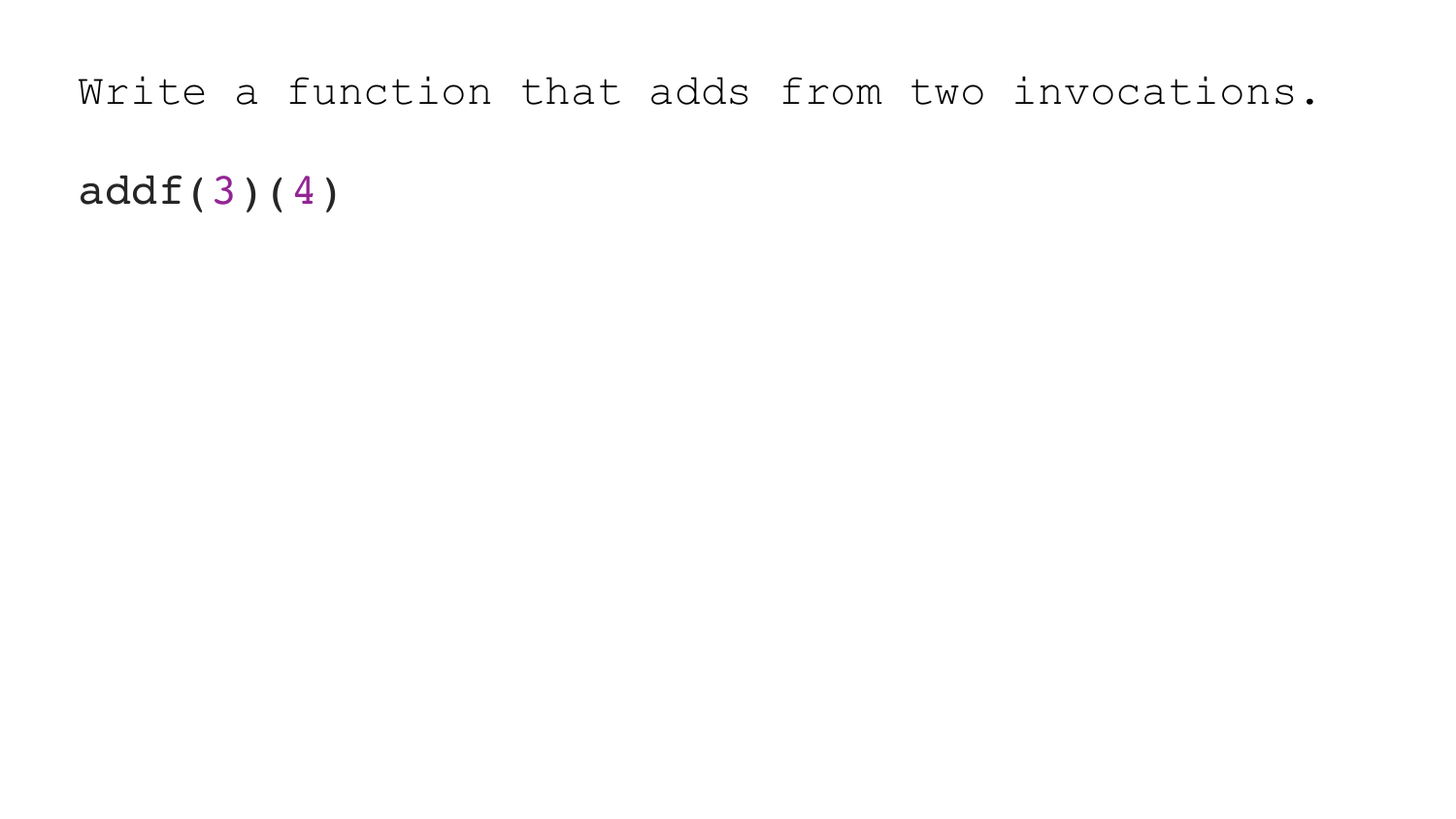Write a function that adds from two invocations.

```
function addf(x) {
     return function (y) {
         return add(x, y);
     };
}
```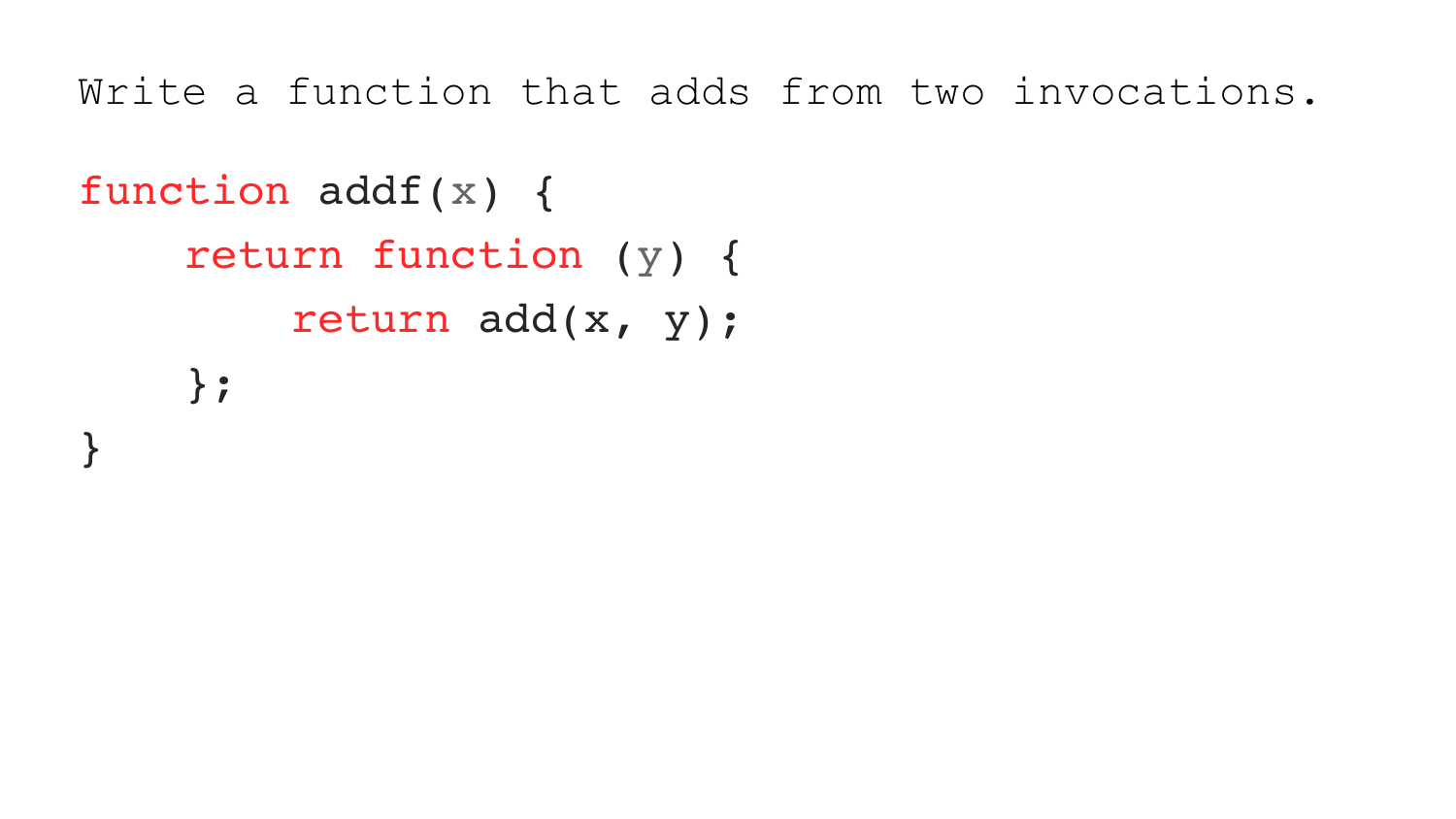Write a function that takes in a function and an argument, and returns a function that can take a second argument.

```
curry(add, 9)(3)
```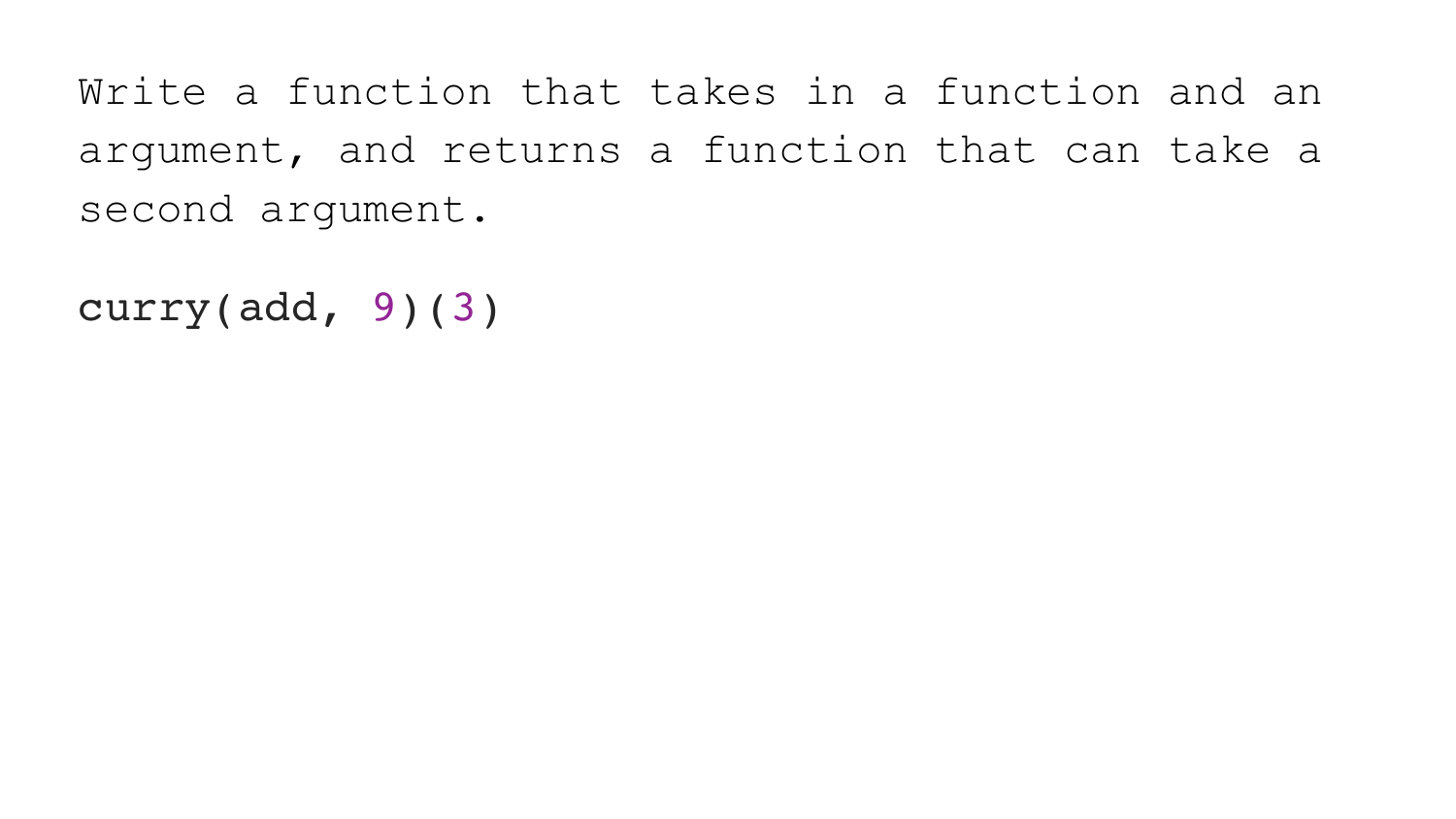Write a function that takes in a function and an argument, and returns a function that can take a second argument.

function curry(fun, a) { return function(b) { return fun(a, b) };

}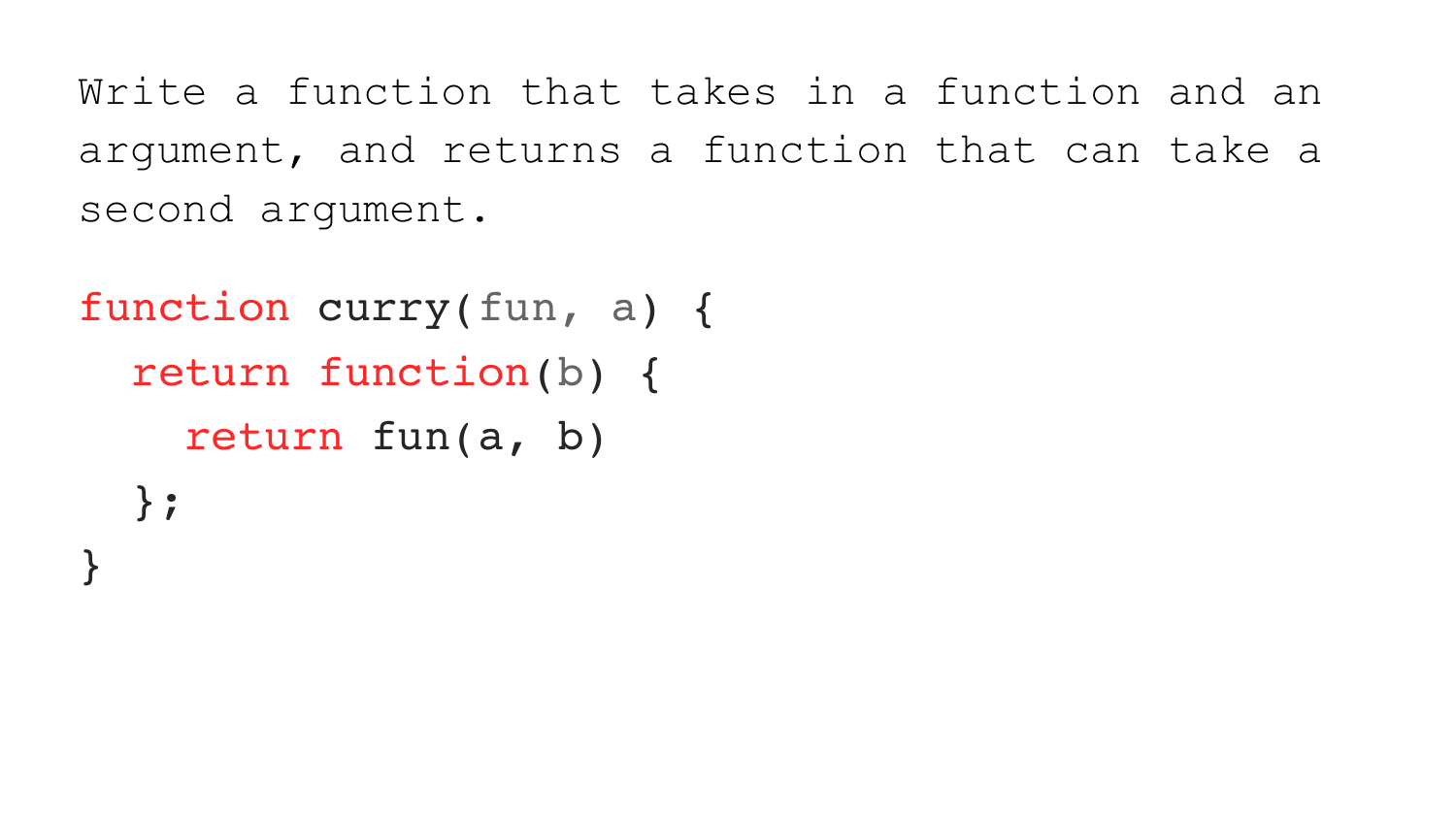# **You just learned currying!**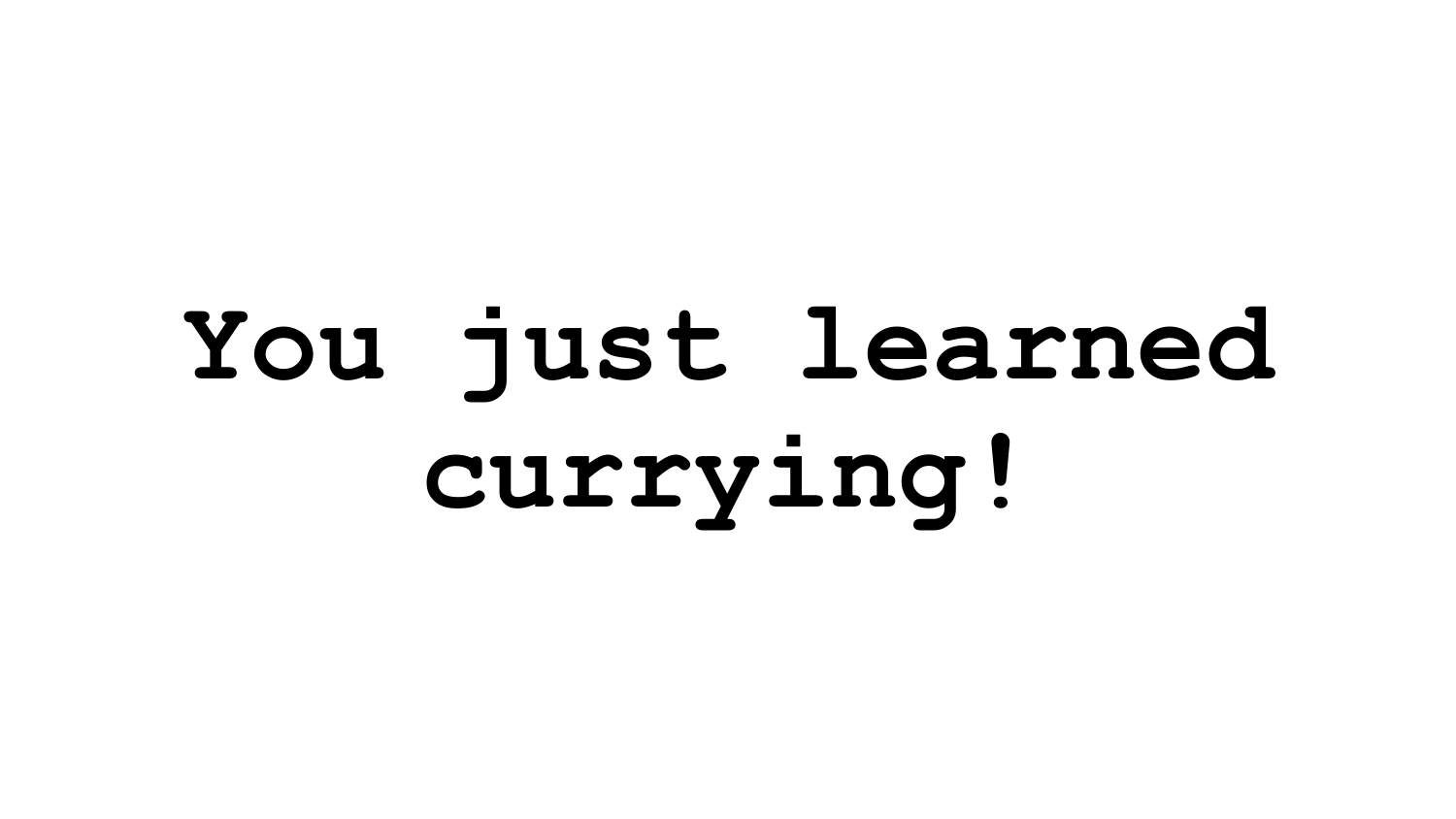Write a function that takes a binary function and makes it callable with 2 invocations.

 $lift(f(add)(2)(3))$ 

- 
- 
- 
- 
- 
- 
- 
- 
-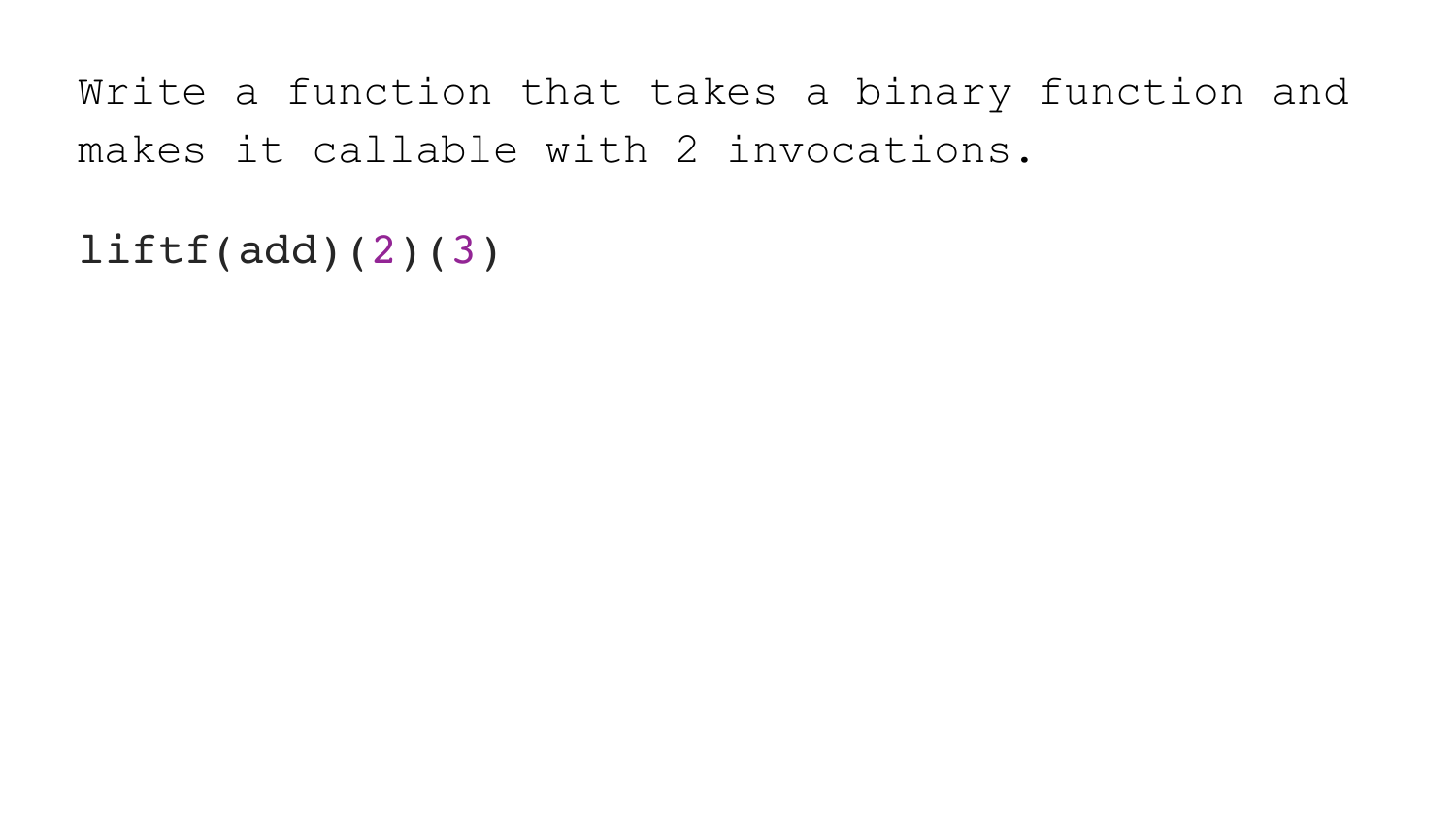Write a function that takes a binary function and makes it callable with 2 invocations.

function liftf(fun) { return function(a) { return function(b) { return fun(a, b);  $\}$  ;  $\}$  ;

- 
- 
- 
- 
- 
- 
- 
- 
-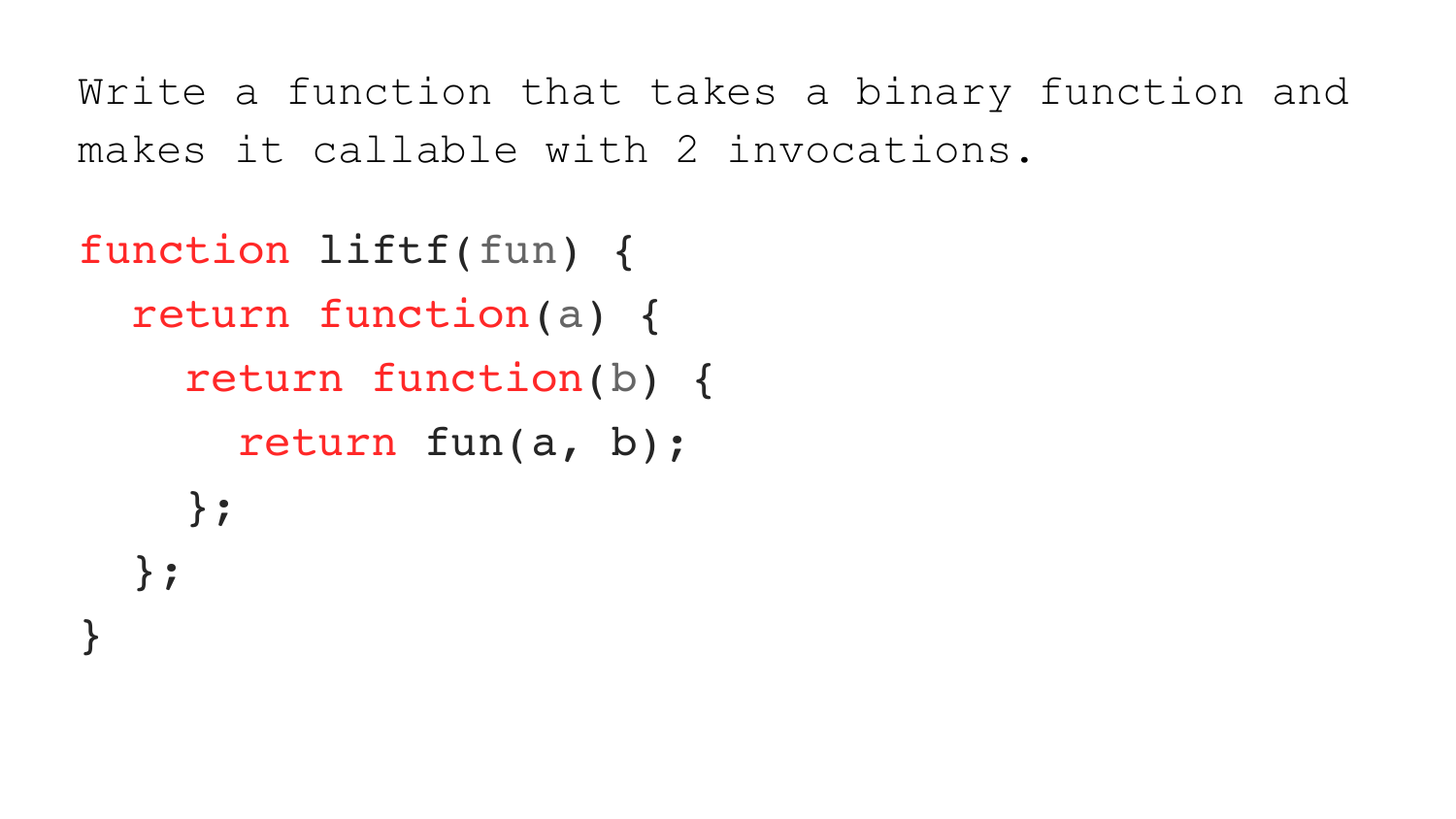# Last one!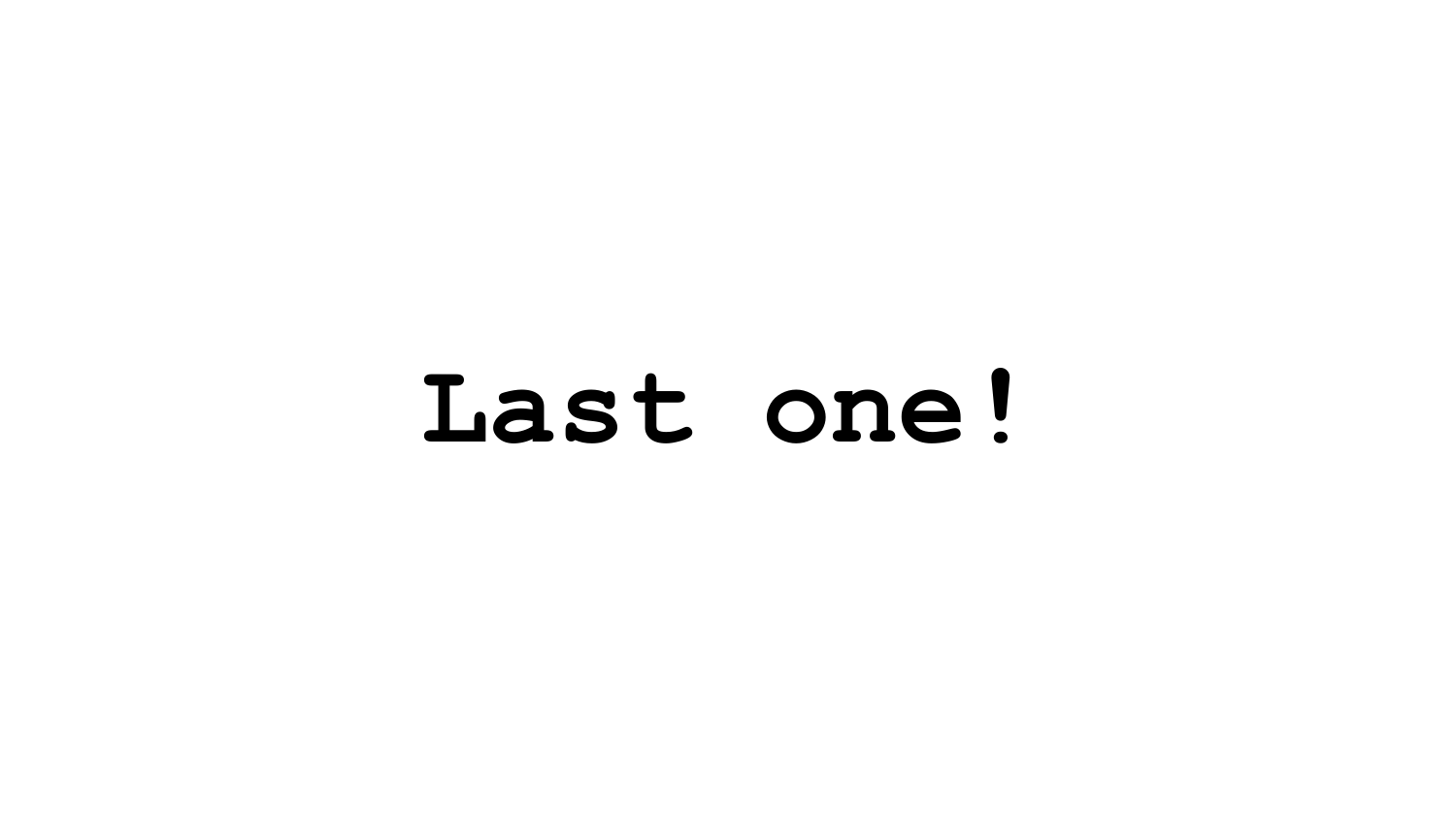Using the functions we've written so far, write a function increment!

let increment = curry(add, 1);

- > increment(5)
- 6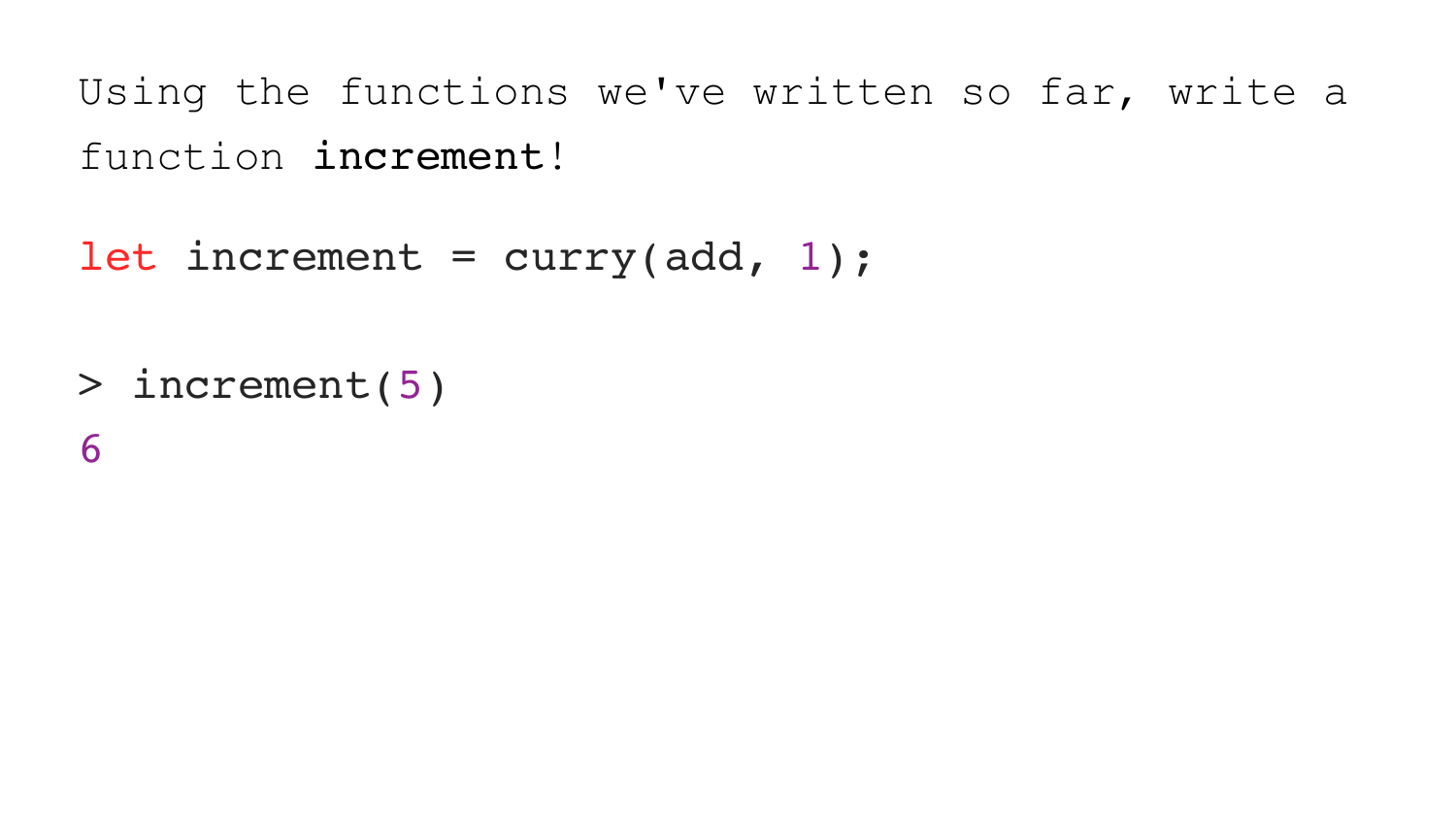Using the functions we've written so far, write a function increment!

let increment $1 = addf(1)$ ;

let increment2 =  $lift(add)(1);$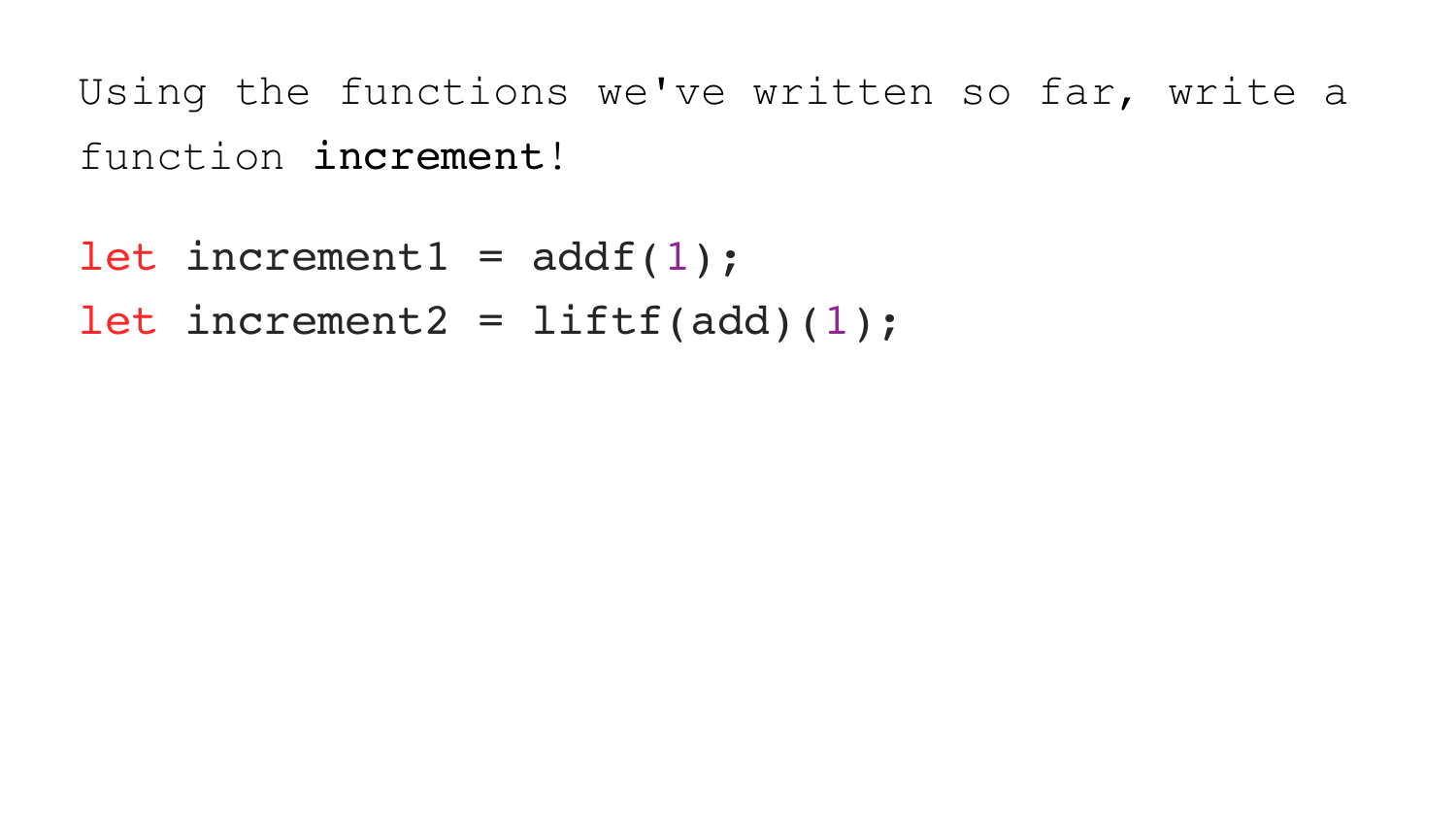# **Wasn't this** *FUN?*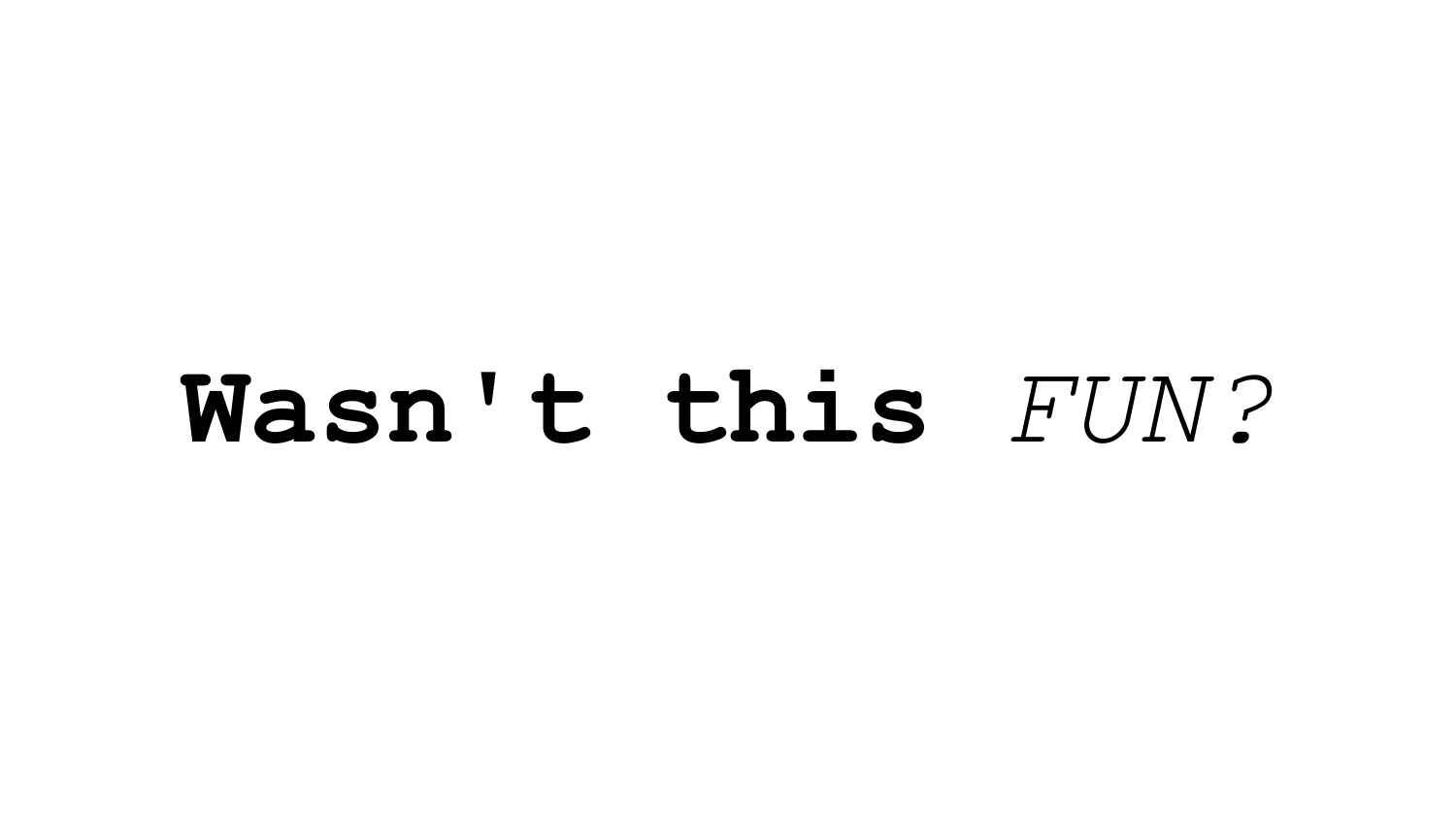- Functions can be broken down into simpler and smaller chunks that are easier to read
- Programs can be easier to debug due to its modularity
- It is very fun